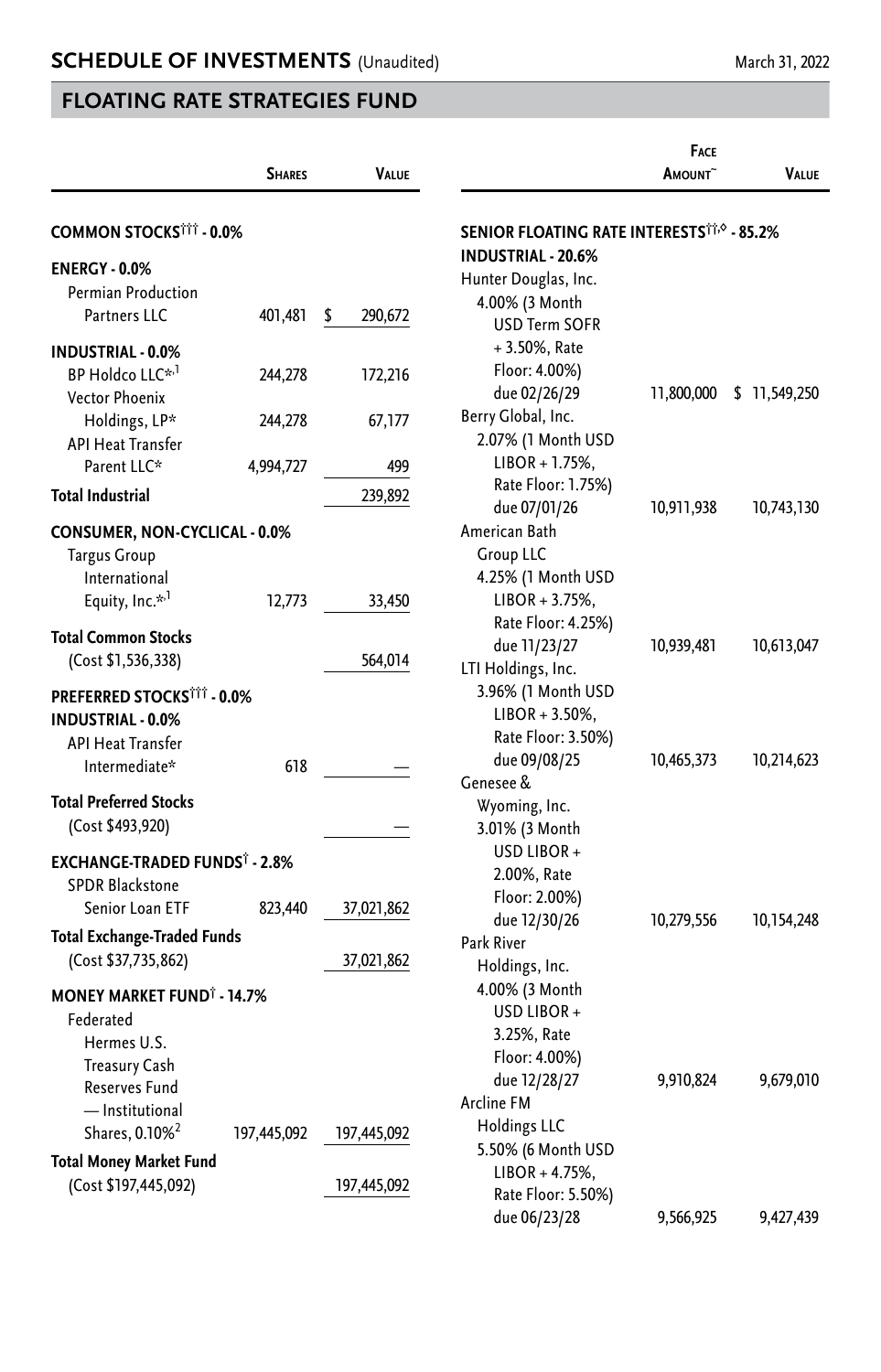|                         | <b>FACE</b><br>AMOUNT <sup>~</sup> | <b>VALUE</b>    |                             | <b>FACE</b><br><b>AMOUNT</b> | <b>VALUE</b>    |
|-------------------------|------------------------------------|-----------------|-----------------------------|------------------------------|-----------------|
| Mirion Technologies,    |                                    |                 | Core & Main, LP             |                              |                 |
| Inc.                    |                                    |                 | 2.95% (3 Month USD          |                              |                 |
| 3.75% (3 Month USD      |                                    |                 | $LIBOR + 2.50\%,$           |                              |                 |
| $LIBOR + 3.25%$         |                                    |                 | Rate Floor: 2.50%)          |                              |                 |
| Rate Floor: 3.75%)      |                                    |                 | due 07/27/28                | 7,661,500                    | \$<br>7,584,885 |
| due 10/20/28            | 9,481,000                          | \$<br>9,370,926 | <b>BWAY Holding Co.</b>     |                              |                 |
| APi Group DE, Inc.      |                                    |                 | 3.48% (1 Month USD          |                              |                 |
| 3.21% (3 Month USD      |                                    |                 | $LIBOR + 3.25%$             |                              |                 |
| $LIBOR + 2.75%$         |                                    |                 | Rate Floor: 3.25%)          |                              |                 |
| Rate Floor: 2.75%)      |                                    |                 | due 04/03/24                | 7,674,424                    | 7,556,084       |
| due 10/15/28            | 9,370,223                          | 9,262,466       | <b>Atlantic Aviation</b>    |                              |                 |
| TransDigm, Inc.         |                                    |                 | 3.50% (1 Month              |                              |                 |
| 2.71% (1 Month USD      |                                    |                 | USD LIBOR +                 |                              |                 |
| $LIBOR + 2.25%$ ,       |                                    |                 | 3.00%, Rate                 |                              |                 |
| Rate Floor: 2.25%)      |                                    |                 | Floor: 3.50%)               |                              |                 |
| due 12/09/25            | 4,948,848                          | 4,862,244       | due 09/22/28                | 7,431,375                    | 7,325,701       |
| 2.71% (1 Month USD      |                                    |                 | Alliance Laundry            |                              |                 |
| $LIBOR + 2.25%$ ,       |                                    |                 | Systems LLC                 |                              |                 |
| Rate Floor: 2.25%)      |                                    |                 | 4.25% (3 Month USD          |                              |                 |
| due 05/30/25            | 4,350,311                          | 4,267,394       | $LIBOR + 3.50\%,$           |                              |                 |
| STS Operating, Inc.     |                                    |                 | Rate Floor: 4.25%)          |                              |                 |
| (SunSource)             |                                    |                 | due 10/08/27                | 7,197,750                    | 7,121,310       |
| 5.25% (1 Month USD      |                                    |                 | <b>Engineered Machinery</b> |                              |                 |
| $LIBOR + 4.25%$ ,       |                                    |                 | Holdings, Inc.              |                              |                 |
| Rate Floor: 5.25%)      |                                    |                 | 4.76% (3 Month USD          |                              |                 |
| due 12/11/24            | 8,827,070                          | 8,688,043       | $LIBOR + 3.75%$             |                              |                 |
| <b>Brown Group</b>      |                                    |                 | Rate Floor: 4.50%)          |                              |                 |
| Holding LLC             |                                    |                 | due 05/19/28                | 7,000,000                    | 6,893,040       |
| 3.51% (3 Month USD      |                                    |                 | <b>Titan Acquisition</b>    |                              |                 |
| $LIBOR + 2.50\%,$       |                                    |                 | Ltd. (Husky)                |                              |                 |
| Rate Floor: 3.00%)      |                                    |                 | 3.35% (3 Month USD          |                              |                 |
| due 06/07/28            | 8,790,237                          | 8,658,383       | LIBOR + 3.00%,              |                              |                 |
| Quikrete Holdings, Inc. |                                    |                 | Rate Floor: 3.00%)          |                              |                 |
| 3.00% (1 Month          |                                    |                 | due 03/28/25                | 6,834,742                    | 6,676,107       |
| USD LIBOR +             |                                    |                 | Cushman & Wakefield         |                              |                 |
| 3.00%, Rate             |                                    |                 | <b>US Borrower LLC</b>      |                              |                 |
| Floor: 3.00%)           |                                    |                 | 3.21% (1 Month USD          |                              |                 |
| due 06/11/28            | 8,000,000                          | 7,844,480       | LIBOR + 2.75%,              |                              |                 |
| Beacon Roofing          |                                    |                 | Rate Floor: 2.75%)          |                              |                 |
| Supply, Inc.            |                                    |                 | due 08/21/25                | 6,213,956                    | 6,120,747       |
| 2.71% (1 Month USD      |                                    |                 | <b>TricorBraun</b>          |                              |                 |
| $LIBOR + 2.25%$         |                                    |                 | Holdings, Inc.              |                              |                 |
| Rate Floor: 2.25%)      |                                    |                 | 3.75% (6 Month USD          |                              |                 |
| due 05/19/28            | 7,940,000                          | 7,812,404       | LIBOR + 3.25%,              |                              |                 |
|                         |                                    |                 | Rate Floor: 3.75%)          |                              |                 |
|                         |                                    |                 | due 03/03/28                | 6,268,470                    | 6,102,168       |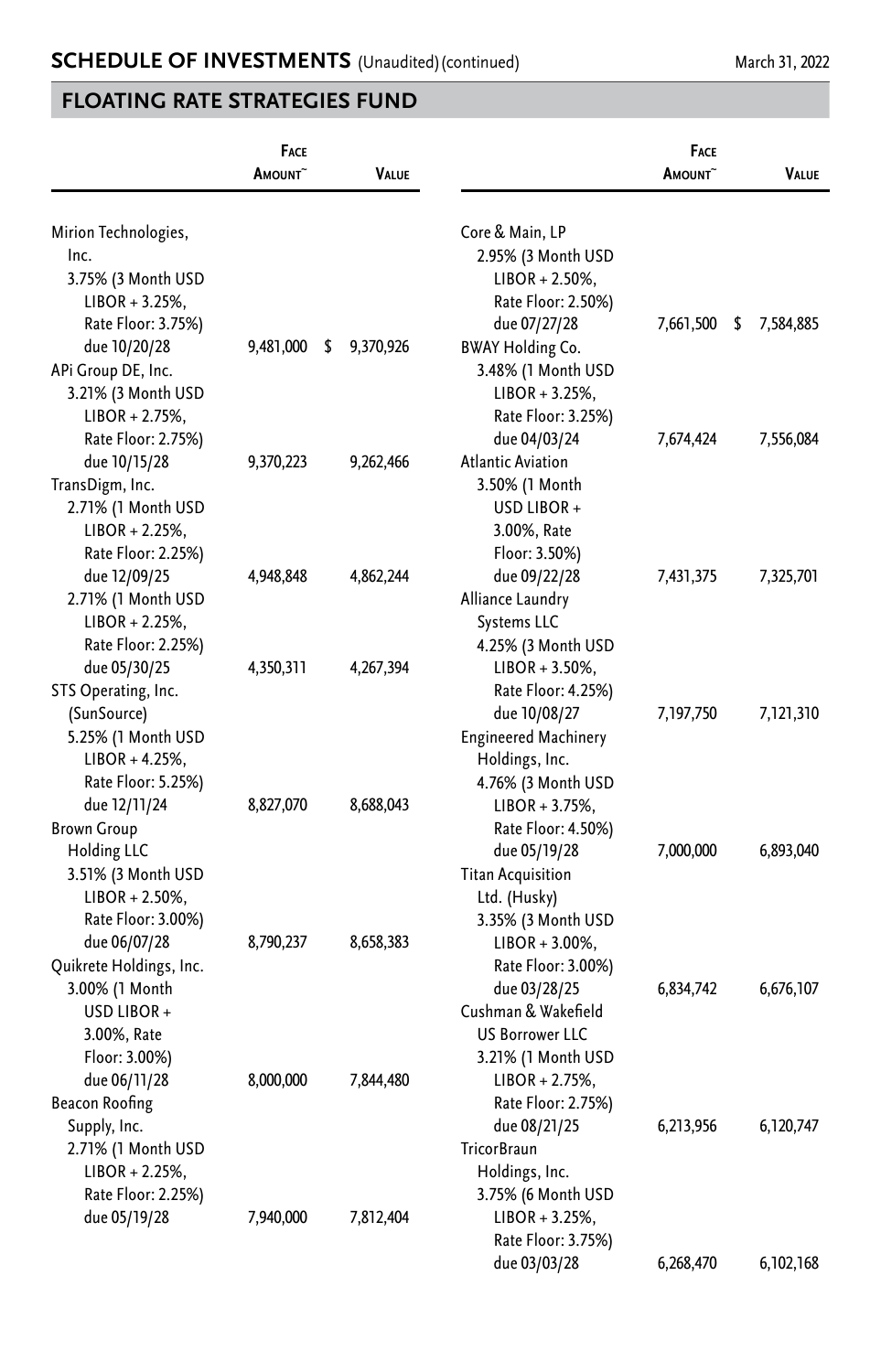|                                              | FACE<br>AMOUNT <sup>~</sup> | <b>VALUE</b>    |                        | FACE<br>AMOUNT <sup>~</sup> | <b>VALUE</b>    |
|----------------------------------------------|-----------------------------|-----------------|------------------------|-----------------------------|-----------------|
| Icebox Holdco III, Inc.                      |                             |                 | Reynolds Group         |                             |                 |
| 4.76% (3 Month USD                           |                             |                 | Holdings, Inc.         |                             |                 |
| $LIBOR + 3.75%$ ,                            |                             |                 | 3.71% (1 Month USD     |                             |                 |
| Rate Floor: 4.25%)                           |                             |                 | $LIBOR + 3.25%$ ,      |                             |                 |
| due 12/22/28                                 | 6,007,143                   | 5,917,036<br>\$ | Rate Floor: 3.25%)     |                             |                 |
| <b>Charter Next</b>                          |                             |                 | due 02/05/26           | 4,894,813                   | \$<br>4,761,234 |
| Generation, Inc.                             |                             |                 | Filtration Group Corp. |                             |                 |
| 4.50% (1 Month                               |                             |                 | 4.00% (1 Month         |                             |                 |
| USD LIBOR +                                  |                             |                 | USD LIBOR +            |                             |                 |
| 3.75%, Rate                                  |                             |                 | 3.50%, Rate            |                             |                 |
| Floor: 4.50%)                                |                             |                 | Floor: 4.00%)          |                             |                 |
| due 12/01/27                                 | 5,697,724                   | 5,662,113       | due 10/21/28           | 2,892,750                   | 2,856,591       |
| Clean Harbors, Inc.                          |                             |                 | 3.46% (1 Month USD     |                             |                 |
| 2.46% (1 Month                               |                             |                 | $LIBOR + 3.00\%$ ,     |                             |                 |
| USD LIBOR +                                  |                             |                 | Rate Floor: 3.00%)     |                             |                 |
| 2.00%, Rate                                  |                             |                 | due 03/31/25           | 1,350,000                   | 1,328,765       |
| Floor: 2.00%)                                |                             |                 | Pro Mach Group, Inc.   |                             |                 |
| due 10/08/28                                 | 5,700,000                   | 5,635,875       | 5.00% (3 Month         |                             |                 |
| USIC Holding, Inc.                           |                             |                 | USD LIBOR +            |                             |                 |
| 4.25% (1 Month USD                           |                             |                 | 4.00%, Rate            |                             |                 |
| $LIBOR + 3.50\%$ ,                           |                             |                 | Floor: 5.00%)          |                             |                 |
| Rate Floor: 4.25%)                           |                             |                 | due 08/31/28           | 4, 117, 318                 | 4,094,508       |
| due 05/12/28                                 | 5,330,731                   | 5,270,760       | DG Investment          |                             |                 |
| Standard Industries, Inc.                    |                             |                 | Intermediate           |                             |                 |
| 3.79% (1 Month                               |                             |                 | Holdings 2, Inc.       |                             |                 |
| USD LIBOR +                                  |                             |                 | 4.25% (1 Month USD     |                             |                 |
| 2.50%, Rate                                  |                             |                 | $LIBOR + 3.50\%,$      |                             |                 |
| Floor: 3.00%)                                |                             |                 | Rate Floor: 4.25%)     |                             |                 |
| due 09/22/28                                 | 5,102,000                   | 5,086,694       | due 03/31/28           | 3,870,878                   | 3,827,331       |
| Gardner Denver, Inc.                         |                             |                 | Hillman Group, Inc.    |                             |                 |
| 2.21% (1 Month USD                           |                             |                 | 3.25% (1 Month USD     |                             |                 |
| $LIBOR + 1.75%$ ,                            |                             |                 | $LIBOR + 2.75%$ ,      |                             |                 |
| Rate Floor: 1.75%)                           |                             |                 | Rate Floor: 3.25%)     |                             |                 |
| due 03/01/27                                 | 4,937,028                   | 4,847,569       | due 07/14/28           | 3,690,750                   | 3,617,710       |
| Duran Group                                  |                             |                 | Berlin Packaging LLC   |                             |                 |
| <b>Holding GMBH</b>                          |                             |                 | 4.28% ((1 Month        |                             |                 |
| 3.75% (6 Month                               |                             |                 | USD LIBOR +            |                             |                 |
| EURIBOR+                                     |                             |                 | 3.75%) and (3          |                             |                 |
| 3.75%, Rate                                  |                             |                 | Month USD              |                             |                 |
| Floor: 3.75%)                                |                             |                 | $LIBOR + 3.75\%$ ),    |                             |                 |
| due 03/29/24 <sup>111</sup>                  | EUR 3,791,039               | 4,006,243       | Rate Floor: 4.25%)     |                             |                 |
| 3.75% (6 Month                               |                             |                 | due 03/13/28           | 3,441,375                   | 3,405,241       |
| EURIBOR+                                     |                             |                 |                        |                             |                 |
| 3.75%, Rate                                  |                             |                 |                        |                             |                 |
| Floor: 3.75%)<br>due 12/20/24 <sup>111</sup> |                             |                 |                        |                             |                 |
|                                              | EUR 736,721                 | 778,542         |                        |                             |                 |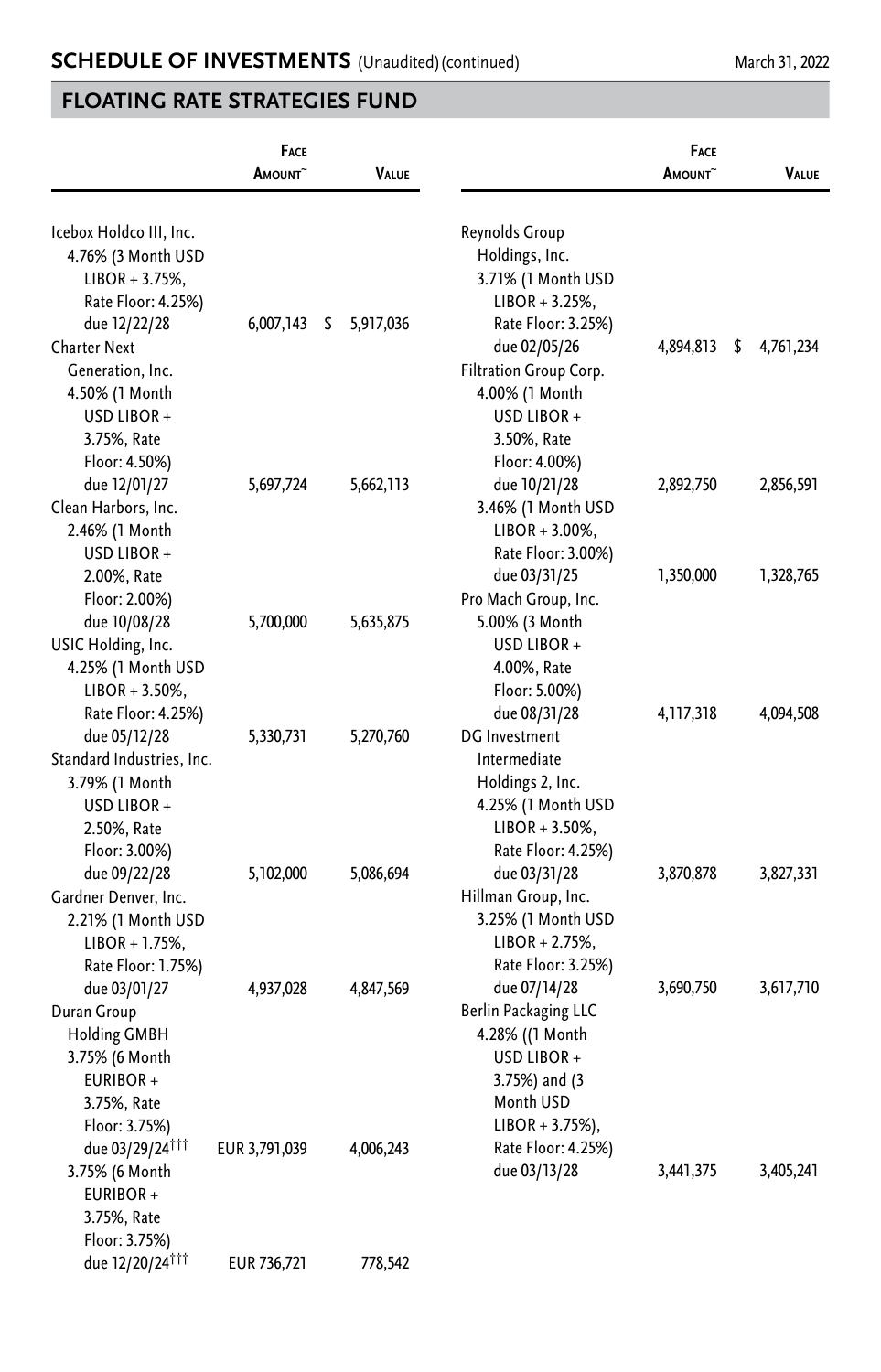|                        | <b>FACE</b><br>AMOUNT <sup>~</sup> | <b>VALUE</b>    |                             | FACE<br>AMOUNT <sup>~</sup> | <b>VALUE</b>    |
|------------------------|------------------------------------|-----------------|-----------------------------|-----------------------------|-----------------|
|                        |                                    |                 |                             |                             |                 |
| Mileage Plus           |                                    |                 | TK Elevator Midco           |                             |                 |
| <b>Holdings LLC</b>    |                                    |                 | GmbH                        |                             |                 |
| 6.25% (3 Month USD     |                                    |                 | 4.02% (6 Month USD          |                             |                 |
| $LIBOR + 5.25\%,$      |                                    |                 | $LIBOR + 3.50\%,$           |                             |                 |
| Rate Floor: 6.25%)     |                                    |                 | Rate Floor: 4.00%)          |                             |                 |
| due 06/21/27           | 2,800,000                          | 2,901,500<br>\$ | due 07/30/27                | 1,876,368                   | \$<br>1,856,441 |
| Savage Enterprises LLC |                                    |                 | <b>Ring Container</b>       |                             |                 |
| 3.75% (1 Month USD     |                                    |                 | Technologies                |                             |                 |
| $LIBOR + 3.25%$        |                                    |                 | <b>Group LLC</b>            |                             |                 |
| Rate Floor: 3.75%)     |                                    |                 | 4.27% (1 Month USD          |                             |                 |
| due 09/15/28           | 2,927,875                          | 2,899,650       | $LIBOR + 3.75%$ ,           |                             |                 |
| PECF USS Intermediate  |                                    |                 | Rate Floor: 4.25%)          |                             |                 |
| Holding III Corp.      |                                    |                 | due 08/14/28                | 1,745,625                   | 1,716,176       |
| 4.76% (3 Month USD     |                                    |                 | YAK MAT (YAK                |                             |                 |
| $LIBOR + 4.25%$ ,      |                                    |                 | ACCESS LLC)                 |                             |                 |
| Rate Floor: 4.75%)     |                                    |                 | 10.95% (3 Month             |                             |                 |
| due 12/15/28           | 2,840,880                          | 2,810,454       | USD LIBOR +                 |                             |                 |
| Ravago Holdings        |                                    |                 | 10.00%, Rate                |                             |                 |
| America, Inc.          |                                    |                 | Floor: 10.00%)              |                             |                 |
| 3.50% (3 Month         |                                    |                 | due 07/10/26                | 2,550,000                   | 1,629,884       |
| USD LIBOR +            |                                    |                 | <b>API Heat Transfer</b>    |                             |                 |
| 2.50%, Rate            |                                    |                 | 12.00% (3 Month             |                             |                 |
| Floor: 2.50%)          |                                    |                 | USD LIBOR, Rate             |                             |                 |
| due 03/06/28           | 2,821,500                          | 2,743,909       | Floor: 0.00%)               |                             |                 |
| United Airlines, Inc.  |                                    |                 | (in-kind rate was           |                             |                 |
| 4.50% (1 Month         |                                    |                 | 12.00%) due                 |                             |                 |
| USD LIBOR +            |                                    |                 | $01/01/24$ <sup>†††,3</sup> | 3,435,789                   | 1,030,737       |
| 3.75%, Rate            |                                    |                 | 12.00% (3 Month             |                             |                 |
| Floor: 4.50%)          |                                    |                 | USD LIBOR, Rate             |                             |                 |
| due 04/21/28           | 2,343,984                          | 2,312,738       | Floor: 0.00%)               |                             |                 |
| Air Canada             |                                    |                 | (in-kind rate was           |                             |                 |
| 4.25% (1 Month USD     |                                    |                 | 12.00%) due                 |                             |                 |
| $LIBOR + 3.50\%$       |                                    |                 | 10/02/23 11,3               | 631,371                     | 473,528         |
| Rate Floor: 4.25%)     |                                    |                 | <b>TAMKO Building</b>       |                             |                 |
| due 08/11/28           | 2,200,000                          | 2,177,076       | Products, Inc.              |                             |                 |
| <b>Osmose Utility</b>  |                                    |                 | 3.52% (1 Month USD          |                             |                 |
| Services, Inc.         |                                    |                 | $LIBOR + 3.00\%$ ,          |                             |                 |
| 3.75% (1 Month USD     |                                    |                 | Rate Floor: 3.00%)          |                             |                 |
| $LIBOR + 3.25%$        |                                    |                 | due 05/29/26                | 1,184,810                   | 1,158,152       |
| Rate Floor: 3.75%)     |                                    |                 | Griffon Corporation         |                             |                 |
| due 06/23/28           | 2,039,750                          | 2,011,703       | 3.27% (3 Month              |                             |                 |
|                        |                                    |                 | <b>USD Term SOFR</b>        |                             |                 |
|                        |                                    |                 | $+2.75%$ , Rate             |                             |                 |
|                        |                                    |                 | Floor: 3.25%)               |                             |                 |
|                        |                                    |                 | due 01/24/29                | 650,000                     | 642,486         |
|                        |                                    |                 | <b>Total Industrial</b>     |                             | 275,987,775     |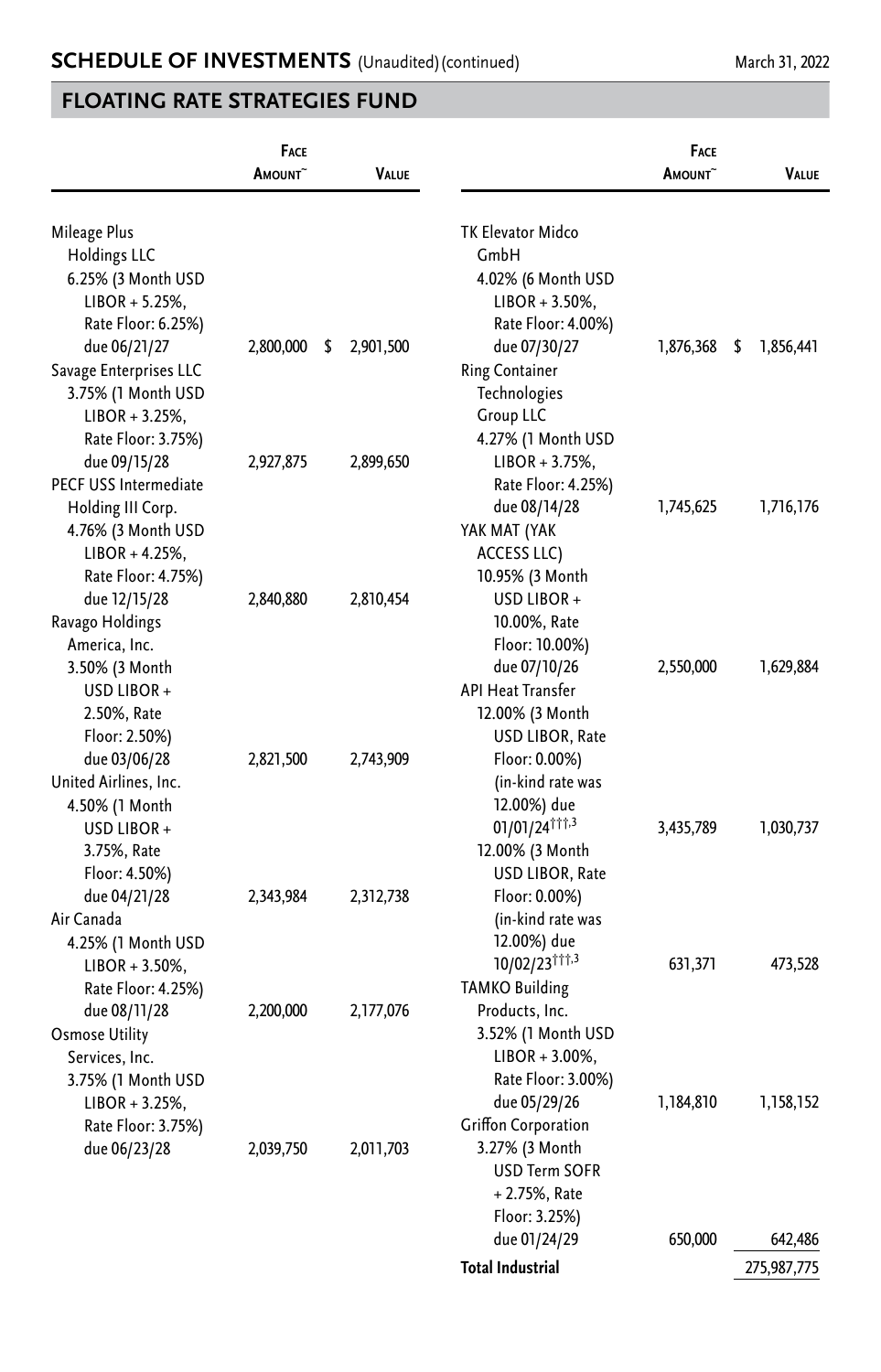|                                | FACE<br>AMOUNT <sup>~</sup> | VALUE        |                                          | FACE<br>AMOUNT <sup>~</sup> | Value           |
|--------------------------------|-----------------------------|--------------|------------------------------------------|-----------------------------|-----------------|
| CONSUMER, NON-CYCLICAL - 17.0% |                             |              | <b>National Mentor</b>                   |                             |                 |
| Del Monte Foods, Inc.          |                             |              | Holdings, Inc.                           |                             |                 |
| due 02/16/29                   | 12,600,000                  | \$12,395,250 | 4.64% ((1 Month                          |                             |                 |
| Osmosis Holdings               |                             |              | USD LIBOR +                              |                             |                 |
| Australia II Pty Ltd.          |                             |              | 3.75%) and (3                            |                             |                 |
| 4.25% (1 Week USD              |                             |              | Month USD                                |                             |                 |
| $LIBOR + 3.75%$ ,              |                             |              | $LIBOR + 3.75\%$ ),                      |                             |                 |
| Rate Floor: 4.25%)             |                             |              | Rate Floor: 4.50%)                       |                             |                 |
| due 07/31/28                   | 6,000,000                   | 5,938,140    | due 03/02/28                             | 8,888,870                   | \$<br>8,583,893 |
| 4.50% (1 Month                 |                             |              | 4.76% (3 Month USD                       |                             |                 |
| USD Term SOFR                  |                             |              | $LIBOR + 3.75%$ ,                        |                             |                 |
| +4.00%, Rate                   |                             |              | Rate Floor: 4.50%)                       |                             |                 |
| Floor: 4.50%)                  |                             |              | due 03/02/28                             | 276,228                     | 266,751         |
| due 07/31/28                   | 5,092,593                   | 5,035,301    | Grifols Worldwide                        |                             |                 |
| Aramark Services, Inc.         |                             |              | Operations USA, Inc.                     |                             |                 |
| 2.21% (1 Month USD             |                             |              | 2.46% (1 Month USD                       |                             |                 |
| $LIBOR + 1.75%$                |                             |              | $LIBOR + 2.00\%$ ,                       |                             |                 |
| Rate Floor: 1.75%)             |                             |              | Rate Floor: 2.11%)                       |                             |                 |
| due 03/11/25                   | 10,400,000                  | 10,181,600   | due 11/15/27<br><b>Medical Solutions</b> | 8,730,304                   | 8,573,159       |
| <b>Bombardier</b>              |                             |              | Parent Holdings,                         |                             |                 |
| Recreational<br>Products, Inc. |                             |              | Inc.                                     |                             |                 |
| 2.46% (1 Month                 |                             |              | 4.00% (3 Month                           |                             |                 |
| USD LIBOR +                    |                             |              | USD LIBOR +                              |                             |                 |
| 2.00%, Rate                    |                             |              | 3.50%, Rate                              |                             |                 |
| Floor: 2.00%)                  |                             |              | Floor: 4.00%)                            |                             |                 |
| due 05/24/27                   | 10,004,296                  | 9,801,709    | due 11/01/28                             | 7,812,000                   | 7,733,880       |
| Elanco Animal                  |                             |              | <b>Triton Water</b>                      |                             |                 |
| Health, Inc.                   |                             |              | Holdings, Inc.                           |                             |                 |
| 1.98% (1 Month USD             |                             |              | 4.51% (3 Month USD                       |                             |                 |
| $LIBOR + 1.75%$ ,              |                             |              | $LIBOR + 3.50\%,$                        |                             |                 |
| Rate Floor: 1.75%)             |                             |              | Rate Floor: 4.00%)                       |                             |                 |
| due 08/02/27                   | 9,756,092                   | 9,588,385    | due 03/31/28                             | 7,940,004                   | 7,731,579       |
| VC GB Holdings I Corp.         |                             |              | Hayward Industries,                      |                             |                 |
| 4.51% (3 Month USD             |                             |              | Inc.                                     |                             |                 |
| $LIBOR + 3.50\%$               |                             |              | 3.00% (1 Month                           |                             |                 |
| Rate Floor: 4.00%)             |                             |              | USD LIBOR +                              |                             |                 |
| due 07/21/28                   | 9,925,125                   | 9,577,746    | 2.50%, Rate                              |                             |                 |
| Electron BidCo, Inc.           |                             |              | Floor: 3.00%)                            |                             |                 |
| 3.75% (1 Month USD             |                             |              | due 05/30/28                             | 7,761,000                   | 7,657,546       |
| $LIBOR + 3.25\%,$              |                             |              | Medline Borrower LP                      |                             |                 |
| Rate Floor: 3.75%)             |                             |              | 3.75% (1 Month USD                       |                             |                 |
| due 11/01/28                   | 9,500,000                   | 9,384,195    | $LIBOR + 3.25\%,$                        |                             |                 |
|                                |                             |              | Rate Floor: 3.75%)                       |                             |                 |
|                                |                             |              | due 10/23/28                             | 7,200,000                   | 7,124,400       |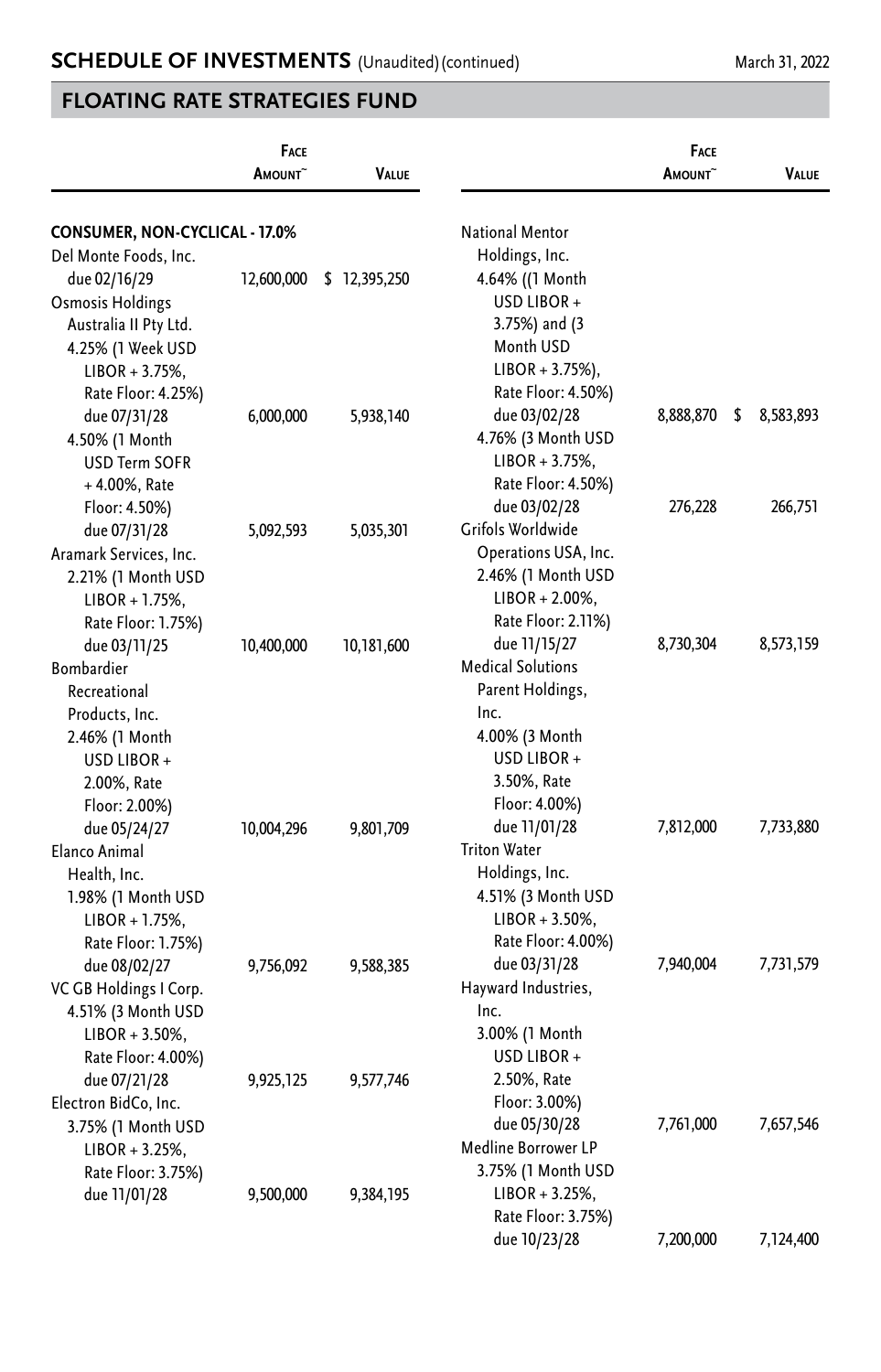|                           | FACE<br>AMOUNT <sup>~</sup> | <b>VALUE</b>    |                       | FACE<br>AMOUNT <sup>~</sup> | VALUE           |
|---------------------------|-----------------------------|-----------------|-----------------------|-----------------------------|-----------------|
|                           |                             |                 |                       |                             |                 |
| <b>Kronos Acquisition</b> |                             |                 | Southern Veterinary   |                             |                 |
| Holdings, Inc.            |                             |                 | Partners LLC          |                             |                 |
| 4.25% (3 Month USD        |                             |                 | 5.00% (6 Month        |                             |                 |
| $LIBOR + 3.75%$           |                             |                 | USD LIBOR+            |                             |                 |
| Rate Floor: 4.25%)        |                             |                 | 4.00%, Rate           |                             |                 |
| due 12/22/26              | 7,375,500                   | 6,853,093<br>\$ | Floor: 5.00%)         |                             |                 |
| Froneri US, Inc.          |                             |                 | due 10/05/27          | 4,759,458                   | \$<br>4,717,813 |
| 2.71% (1 Month USD        |                             |                 | IQVIA Holdings, Inc.  |                             |                 |
| $LIBOR + 2.25%$           |                             |                 | 2.76% (3 Month USD    |                             |                 |
| Rate Floor: 2.25%)        |                             |                 | $LIBOR + 1.75%$ ,     |                             |                 |
| due 01/29/27              | 6,779,250                   | 6,647,326       | Rate Floor: 1.75%)    |                             |                 |
| <b>HAH Group Holding</b>  |                             |                 | due 06/11/25          | 4,521,422                   | 4,488,642       |
| Co. LLC                   |                             |                 | Cidron New Bidco Ltd. |                             |                 |
| due 10/29/27              | 6,300,000                   | 6,048,000       | 3.00% (1 Month        |                             |                 |
| Recess Holdings, Inc.     |                             |                 | EURIBOR+              |                             |                 |
| 4.75% (3 Month USD        |                             |                 | 3.00%, Rate           |                             |                 |
| $LIBOR + 3.75%$ ,         |                             |                 | Floor: 3.00%)         |                             |                 |
| Rate Floor: 4.75%)        |                             |                 | due 04/16/25          | EUR 4,125,000               | 4,464,147       |
| due 09/30/24              | 5,535,670                   | 5,418,037       | KDC US Holdings, Inc. |                             |                 |
| Phoenix Newco, Inc.       |                             |                 | 4.21% (1 Month USD    |                             |                 |
| 4.00% (1 Month            |                             |                 | $LIBOR + 3.75%$ ,     |                             |                 |
| USD LIBOR +               |                             |                 | Rate Floor: 3.75%)    |                             |                 |
| 3.50%, Rate               |                             |                 | due 12/22/25          | 4,509,945                   | 4,431,021       |
| Floor: 4.00%)             |                             |                 | Dermatology           |                             |                 |
| due 11/15/28              | 5,000,000                   | 4,958,950       | Intermediate          |                             |                 |
| <b>Mission Veterinary</b> |                             |                 | Holdings III, Inc.    |                             |                 |
| Partners                  |                             |                 | due 03/23/29          | 4,414,803                   | 4,348,581       |
| 4.75% (1 Month USD        |                             |                 | Weber-Stephen         |                             |                 |
| $LIBOR + 4.00\%$ ,        |                             |                 | Products LLC          |                             |                 |
| Rate Floor: 4.75%)        |                             |                 | 4.00% (1 Month        |                             |                 |
| due 04/27/28              | 4,975,000                   | 4,912,812       | USD LIBOR +           |                             |                 |
| US Foods, Inc.            |                             |                 | 3.25%, Rate           |                             |                 |
| 3.00% (3 Month            |                             |                 | Floor: 4.00%)         |                             |                 |
| USD LIBOR +               |                             |                 | due 10/29/27          | 4,097,671                   | 3,962,448       |
| 2.00%, Rate               |                             |                 | Avantor Funding, Inc. |                             |                 |
| Floor: 2.00%)             |                             |                 | 2.75% (1 Month USD    |                             |                 |
| due 09/14/26              | 5,000,000                   | 4,892,050       | $LIBOR + 2.25%$       |                             |                 |
| DaVita, Inc.              |                             |                 | Rate Floor: 2.75%)    |                             |                 |
| 2.21% (1 Month USD        |                             |                 | due 11/08/27          | 3,781,000                   | 3,746,555       |
| $LIBOR + 1.75%$           |                             |                 | Icon Luxembourg SARL  |                             |                 |
| Rate Floor: 1.75%)        |                             |                 | 2.75% (3 Month USD    |                             |                 |
| due 08/12/26              | 4,924,433                   | 4,880,901       | $LIBOR + 2.25%$       |                             |                 |
|                           |                             |                 | Rate Floor: 2.75%)    |                             |                 |
|                           |                             |                 | due 07/03/28          | 3,219,275                   | 3,201,183       |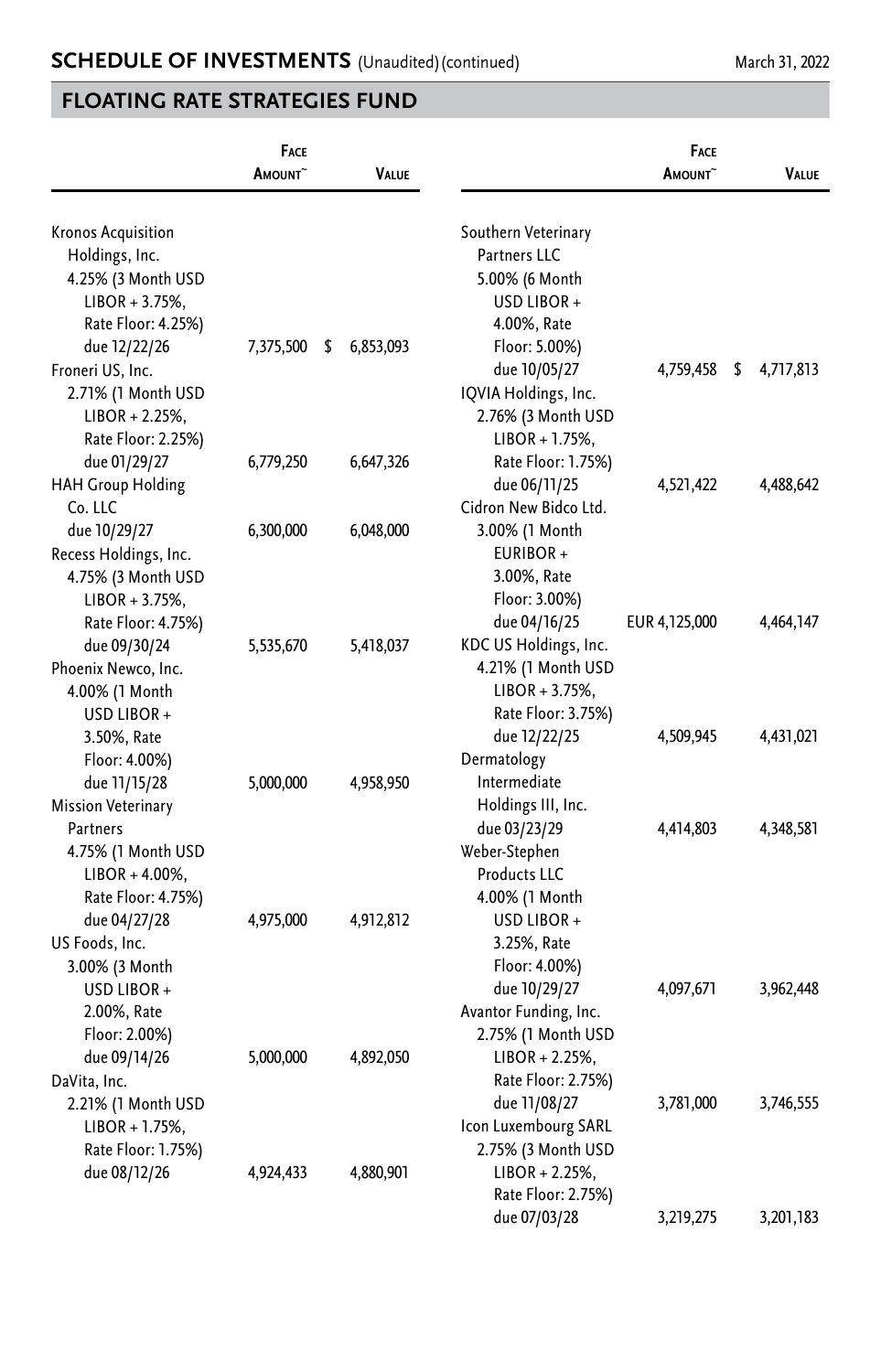|                             | FACE                |    |              | <b>FACE</b>                         |                     |   |              |
|-----------------------------|---------------------|----|--------------|-------------------------------------|---------------------|---|--------------|
|                             | AMOUNT <sup>~</sup> |    | <b>VALUE</b> |                                     | AMOUNT <sup>~</sup> |   | <b>VALUE</b> |
|                             |                     |    |              |                                     |                     |   |              |
| Sigma Holding BV            |                     |    |              | MajorDrive Holdings                 |                     |   |              |
| (Flora Food)                |                     |    |              | <b>IV LLC</b>                       |                     |   |              |
| 3.50% ((1 Month)            |                     |    |              | 4.56% (3 Month USD                  |                     |   |              |
| EURIBOR+                    |                     |    |              | $LIBOR + 4.00\%$ ,                  |                     |   |              |
| 3.50%) and (6               |                     |    |              | Rate Floor: 4.50%)                  |                     |   |              |
| Month EURIBOR               |                     |    |              | due 06/01/28                        | 2,338,250           | S | 2,298,804    |
| $+3.50\%$ ), Rate           |                     |    |              | Arctic Glacier Group                |                     |   |              |
| Floor: 3.50%)               |                     |    |              | Holdings, Inc.                      |                     |   |              |
| due 07/02/25                | EUR 3,000,000       | \$ | 3,098,927    | 4.51% (3 Month USD                  |                     |   |              |
| Catalent Pharma             |                     |    |              | $LIBOR + 3.50\%,$                   |                     |   |              |
| Solutions, Inc.             |                     |    |              | Rate Floor: 4.50%)                  |                     |   |              |
| 2.50% (1 Month              |                     |    |              | due 03/20/24                        | 2,272,564           |   | 2,100,895    |
| USD LIBOR +                 |                     |    |              | Cambrex Corp.                       |                     |   |              |
| 2.00%, Rate                 |                     |    |              | 4.25% (1 Month USD                  |                     |   |              |
| Floor: 2.50%)               |                     |    |              | $LIBOR + 3.50\%,$                   |                     |   |              |
| due 02/22/28                | 3,076,692           |    | 3,069,000    | Rate Floor: 4.25%)                  |                     |   |              |
| Aveanna Healthcare          |                     |    |              | due 12/04/26                        | 1,876,250           |   | 1,858,669    |
| LLC                         |                     |    |              | Endo Luxembourg                     |                     |   |              |
| 4.25% (1 Month USD          |                     |    |              | <b>Finance Company</b>              |                     |   |              |
| $LIBOR + 3.75%$             |                     |    |              | <b>I SARL</b>                       |                     |   |              |
| Rate Floor: 4.25%)          |                     |    |              | 5.75% (3 Month USD                  |                     |   |              |
| due 07/17/28                | 3,156,241           |    | 3,068,655    | $LIBOR + 5.00\%,$                   |                     |   |              |
| CHG PPC Parent LLC          |                     |    |              | Rate Floor: 5.75%)                  |                     |   |              |
| 3.50% (1 Month              |                     |    |              | due 03/27/28                        | 1,900,800           |   | 1,776,260    |
| USD LIBOR +                 |                     |    |              | Valeant                             |                     |   |              |
| 3.00%, Rate                 |                     |    |              | Pharmaceuticals                     |                     |   |              |
| Floor: 3.50%)               |                     |    |              | International, Inc.                 |                     |   |              |
|                             |                     |    |              |                                     |                     |   |              |
| due 12/08/28                | 3,050,000           |    | 2,973,750    | 3.46% (1 Month USD                  |                     |   |              |
| Energizer Holdings,         |                     |    |              | $LIBOR + 3.00\%,$                   |                     |   |              |
| Inc.                        |                     |    |              | Rate Floor: 3.00%)                  |                     |   |              |
| 2.75% (1 Month USD          |                     |    |              | due 06/02/25                        | 1,306,445           |   | 1,294,465    |
| $LIBOR + 2.25%$             |                     |    |              | Upstream Newco, Inc.                |                     |   |              |
| Rate Floor: 2.75%)          |                     |    |              | 4.68% (1 Month                      |                     |   |              |
| due 12/22/27                | 2,821,500           |    | 2,772,124    | USD Term SOFR                       |                     |   |              |
| Agiliti                     |                     |    |              | + 4.25%, Rate                       |                     |   |              |
| 3.00% (1 Month              |                     |    |              | Floor: 4.59%)                       |                     |   |              |
| USD LIBOR +                 |                     |    |              | due 11/20/26                        | 746,250             |   | 741,123      |
| 2.75%, Rate                 |                     |    |              | <b>Total Consumer, Non-cyclical</b> |                     |   | 227,784,907  |
| Floor: 2.75%)               |                     |    |              |                                     |                     |   |              |
| due 01/04/26 <sup>TTT</sup> | 2,686,154           |    | 2,666,008    |                                     |                     |   |              |
| Pearl Intermediate          |                     |    |              |                                     |                     |   |              |
| Parent LLC                  |                     |    |              |                                     |                     |   |              |
| 4.25% (1 Month USD          |                     |    |              |                                     |                     |   |              |
| $LIBOR + 3.50\%,$           |                     |    |              |                                     |                     |   |              |
| Rate Floor: 4.25%)          |                     |    |              |                                     |                     |   |              |
| due 02/14/25                | 2,536,990           |    | 2,521,134    |                                     |                     |   |              |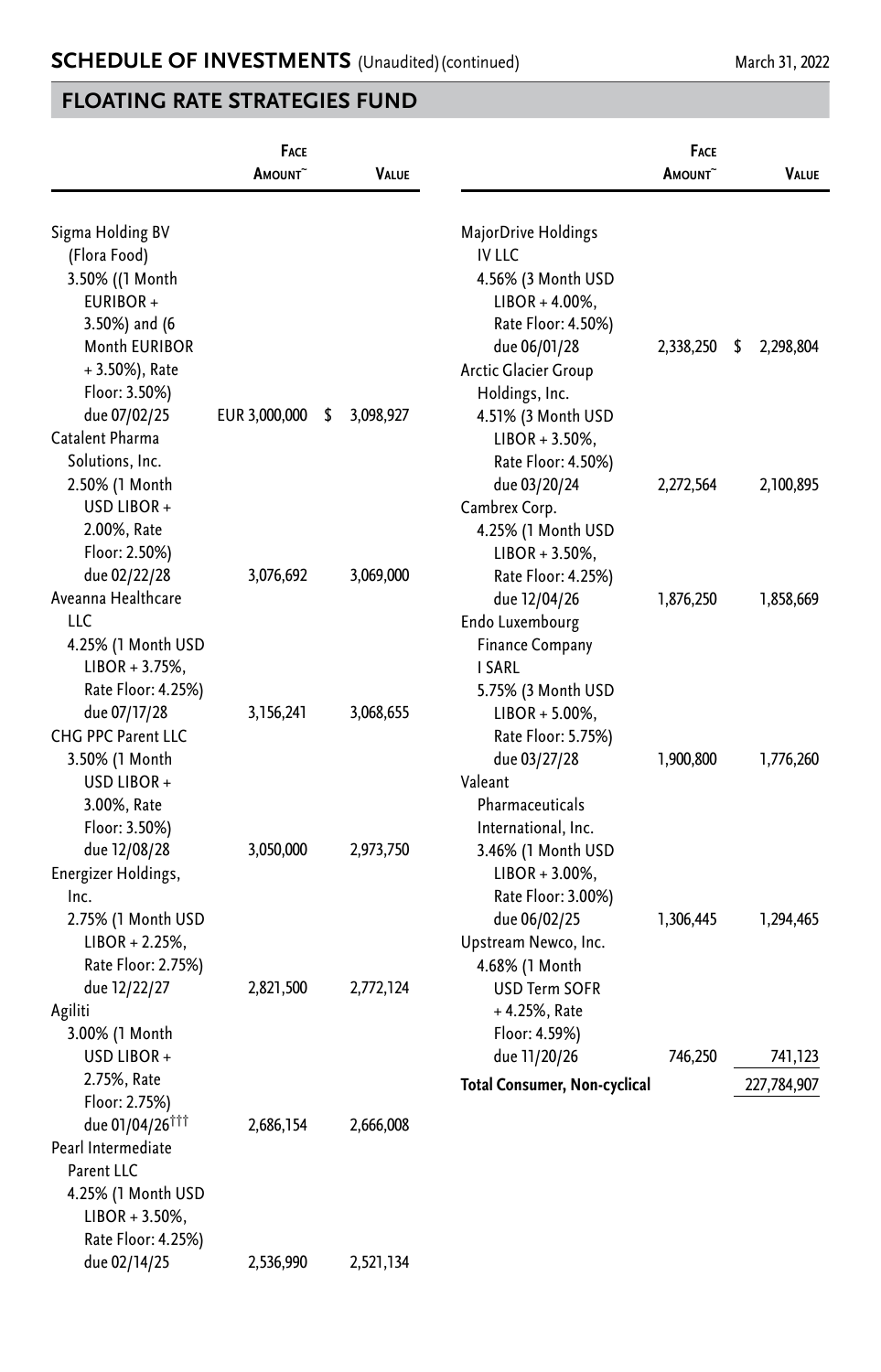|                            | <b>FACE</b><br><b>A</b> MOUNT | VALUE         |                        | FACE<br><b>A</b> MOUNT | VALUE           |
|----------------------------|-------------------------------|---------------|------------------------|------------------------|-----------------|
| CONSUMER, CYCLICAL - 12.7% |                               |               | <b>Power Solutions</b> |                        |                 |
| Thevelia US LLC            |                               |               | (Panther)              |                        |                 |
| due 02/09/29               | 11,800,000                    | \$ 11,623,000 | 3.71% (1 Month USD     |                        |                 |
| First Brands Group LLC     |                               |               | $LIBOR + 3.25%$        |                        |                 |
| 6.00% (3 Month             |                               |               | Rate Floor: 3.25%)     |                        |                 |
| USD LIBOR+                 |                               |               | due 04/30/26           | 6,867,314              | \$<br>6,772,889 |
| 5.00%, Rate                |                               |               | Zephyr Bidco Ltd.      |                        |                 |
| Floor: 6.00%)              |                               |               | 5.47% (1 Month GBP     |                        |                 |
| due 03/30/27               | 11,539,494                    | 11,424,099    | $SONIA + 4.75%$ ,      |                        |                 |
| Packers Holdings LLC       |                               |               | Rate Floor: 5.23%)     |                        |                 |
| 4.00% (3 Month             |                               |               | due 07/23/25           | GBP 5,265,000          | 6,740,533       |
| USD LIBOR+                 |                               |               | Alterra Mountain Co.   |                        |                 |
| 3.25%, Rate                |                               |               | 4.00% (1 Month         |                        |                 |
| Floor: 4.00%)              |                               |               | USD LIBOR+             |                        |                 |
| due 03/09/28               | 9,059,325                     | 8,912,111     | 3.50%, Rate            |                        |                 |
| AlixPartners, LLP          |                               |               | Floor: 4.00%)          |                        |                 |
| 3.25% (1 Month USD         |                               |               | due 08/17/28           | 6,657,163              | 6,598,912       |
| $LIBOR + 2.75%$            |                               |               | PetSmart LLC           |                        |                 |
| Rate Floor: 3.25%)         |                               |               | 4.50% (3 Month         |                        |                 |
| due 02/04/28               | 8,907,563                     | 8,758,628     | USD LIBOR +            |                        |                 |
| Truck Hero, Inc.           |                               |               | 3.75%, Rate            |                        |                 |
| 4.00% (1 Month             |                               |               | Floor: 4.50%)          |                        |                 |
| USD LIBOR+                 |                               |               | due 02/11/28           | 6,318,250              | 6,291,903       |
| 3.25%, Rate                |                               |               | American Tire          |                        |                 |
| Floor: 4.00%)              |                               |               | Distributors, Inc.     |                        |                 |
| due 01/31/28               | 8,980,946                     | 8,689,065     | 7.00% (3 Month USD     |                        |                 |
| Stars Group (Amaya)        |                               |               | $LIBOR + 6.25%$        |                        |                 |
| 3.26% (3 Month USD         |                               |               | Rate Floor: 7.00%)     |                        |                 |
| $LIBOR + 2.25%$            |                               |               | due 10/20/28           | 6,055,000              | 5,991,907       |
| Rate Floor: 2.25%)         |                               |               | Scientific Games       |                        |                 |
| due 07/21/26               | 7,611,750                     | 7,543,549     | Holdings, LP           |                        |                 |
| Go Daddy Operating         |                               |               | due 02/03/29           | 5,950,000              | 5,888,358       |
| Company LLC                |                               |               | 1011778 BC Unlimited   |                        |                 |
| 2.20% (1 Month             |                               |               | Liability Co.          |                        |                 |
| USD LIBOR+                 |                               |               | 2.21% (1 Month USD     |                        |                 |
| 1.75%, Rate                |                               |               | $LIBOR + 1.75%$ ,      |                        |                 |
| Floor: 1.75%)              |                               |               | Rate Floor: 1.75%)     |                        |                 |
| due 02/15/24               | 7,066,636                     | 7,010,669     | due 11/19/26           | 5,777,590              | 5,646,381       |
| IBC Capital Ltd.           |                               |               | <b>Entain Holdings</b> |                        |                 |
| 4.67% (3 Month USD         |                               |               | (Gibraltar) Ltd.       |                        |                 |
| $LIBOR + 3.75%$ ,          |                               |               | 3.74% (1 Month USD     |                        |                 |
| Rate Floor: 3.75%)         |                               |               | $LIBOR + 2.25%$        |                        |                 |
| due 09/11/23               | 7,108,830                     | 6,939,995     | Rate Floor: 2.75%)     |                        |                 |
|                            |                               |               | due 03/29/27           | 5,227,333              | 5,175,060       |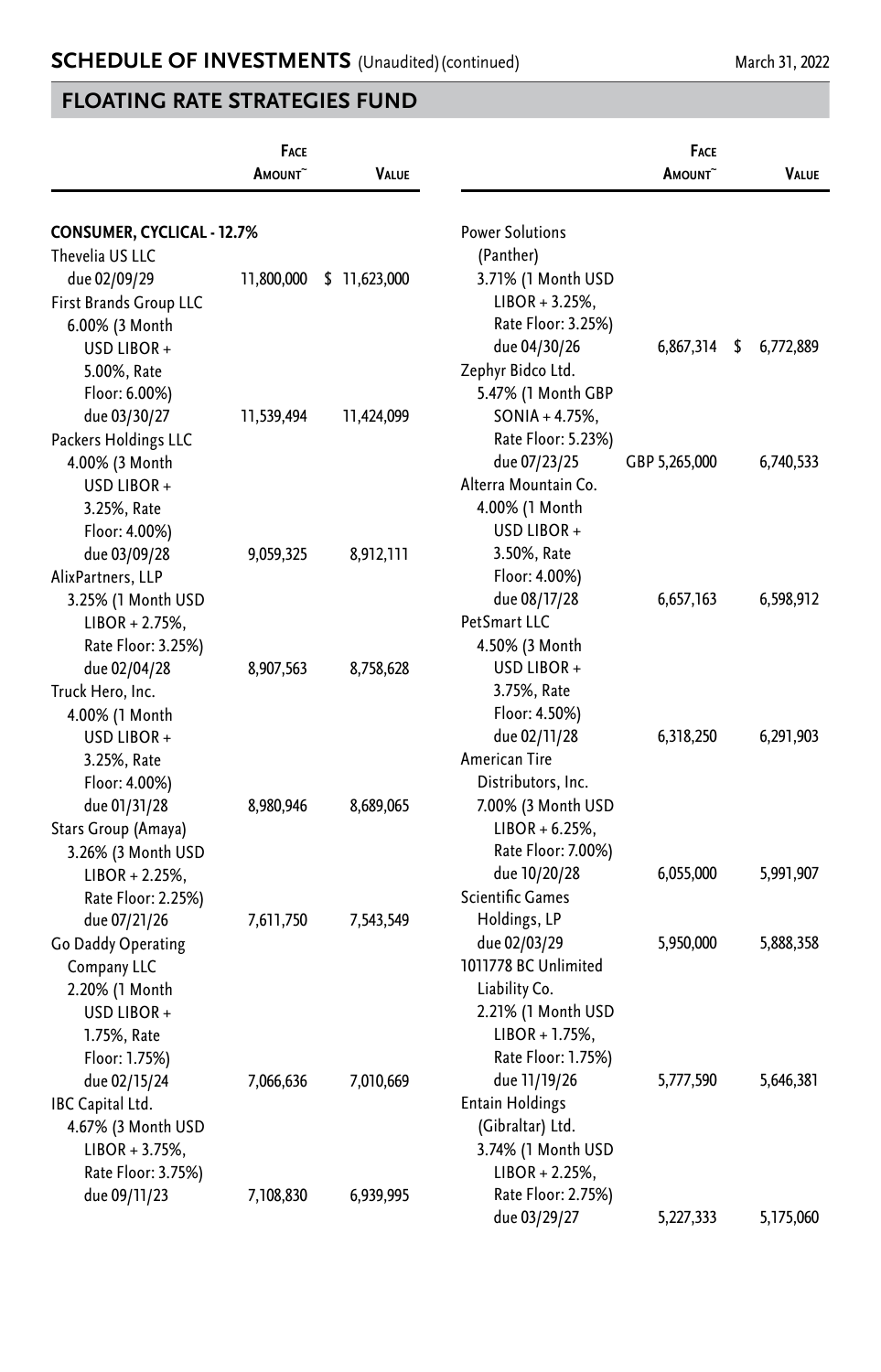|                             | <b>FACE</b><br><b>A</b> mount~ | VALUE           |                           | FACE<br><b>A</b> mount~ | VALUE           |
|-----------------------------|--------------------------------|-----------------|---------------------------|-------------------------|-----------------|
| Fertitta Entertainment      |                                |                 | <b>CHG Healthcare</b>     |                         |                 |
| <b>LLC</b>                  |                                |                 | Services, Inc.            |                         |                 |
| 4.50% (1 Month              |                                |                 | 5.00% (1 Month            |                         |                 |
| <b>USD Term SOFR</b>        |                                |                 | USD LIBOR+                |                         |                 |
| $+4.00\%$ , Rate            |                                |                 | 3.50%, Rate               |                         |                 |
| Floor: 4.50%)               |                                |                 | Floor: 5.00%)             |                         |                 |
| due 01/27/29                | 5,000,000                      | \$<br>4,968,750 | due 09/29/28              | 3,034,750               | \$<br>3,003,462 |
| Eagle Parent Corp.          |                                |                 | <b>Mavis Tire Express</b> |                         |                 |
| due 03/17/29                | 4,800,000                      | 4,749,984       | Services TopCo            |                         |                 |
| Burlington Stores, Inc.     |                                |                 | Corp.                     |                         |                 |
| 2.46% (1 Month              |                                |                 | 4.75% (1 Month USD        |                         |                 |
| USD LIBOR +                 |                                |                 | $LIBOR + 4.00\%$ ,        |                         |                 |
| 2.00%, Rate                 |                                |                 | Rate Floor: 4.75%)        |                         |                 |
| Floor: 2.00%)               |                                |                 | due 05/04/28              | 2,985,000               | 2,962,195       |
| due 06/26/28                | 4,714,375                      | 4,647,572       | WIRB - Copernicus         |                         |                 |
| EG Finco Ltd.               |                                |                 | Group, Inc.               |                         |                 |
| 4.00% (3 Month              |                                |                 | 5.01% (3 Month USD        |                         |                 |
| EURIBOR+                    |                                |                 | LIBOR + 4.00%,            |                         |                 |
| 4.00%, Rate                 |                                |                 | Rate Floor: 5.00%)        |                         |                 |
| Floor: 4.00%)               |                                |                 | due 01/08/27              | 2,888,859               | 2,873,201       |
| due 02/07/25                | EUR 3,324,277                  | 3,628,343       | Rent-A-Center, Inc.       |                         |                 |
| 5.00% (3 Month              |                                |                 | 3.81% (3 Month USD        |                         |                 |
| USD LIBOR +                 |                                |                 | $LIBOR + 3.25%$           |                         |                 |
| 4.00%, Rate                 |                                |                 | Rate Floor: 3.75%)        |                         |                 |
| Floor: 4.00%)               |                                |                 | due 02/17/28              | 2,489,500               | 2,435,055       |
| due 02/07/25                | 769,595                        | 755,850         | Seren BidCo AB            |                         |                 |
| BrightView                  |                                |                 | 4.01% (3 Month USD        |                         |                 |
| Landscapes LLC              |                                |                 | $LIBOR + 3.50\%,$         |                         |                 |
| 3.00% (1 Month              |                                |                 | Rate Floor: 4.00%)        |                         |                 |
| USD LIBOR +                 |                                |                 | due 11/16/28              | 2,194,500               | 2,156,777       |
| 2.50%, Rate                 |                                |                 | Alexander Mann            |                         |                 |
| Floor: 2.50%)               |                                |                 | 5.72% (6 Month GBP        |                         |                 |
| due 08/15/25                | 4,276,103                      | 4,238,687       | $LIBOR + 5.00\%$ ,        |                         |                 |
| <b>PCI Gaming</b>           |                                |                 | Rate Floor: 5.00%)        |                         |                 |
| Authority, Inc.             |                                |                 | due 06/16/25              | GBP 1,540,000           | 1,960,423       |
| 2.96% (1 Month USD          |                                |                 | American Trailer          |                         |                 |
| $LIBOR + 2.50\%,$           |                                |                 | World Corp.               |                         |                 |
| Rate Floor: 2.50%)          |                                |                 | 4.50% (1 Month            |                         |                 |
| due 05/29/26                | 4,257,140                      | 4,219,208       | <b>USD Term SOFR</b>      |                         |                 |
| <b>CNT Holdings I Corp.</b> |                                |                 | + 3.75%, Rate             |                         |                 |
| 4.25% (3 Month USD          |                                |                 | Floor: 4.50%)             |                         |                 |
| $LIBOR + 3.50\%,$           |                                |                 | due 03/03/28              | 1,592,000               | 1,524,340       |
| Rate Floor: 4.25%)          |                                |                 |                           |                         |                 |
| due 11/08/27                | 3,762,000                      | 3,737,697       |                           |                         |                 |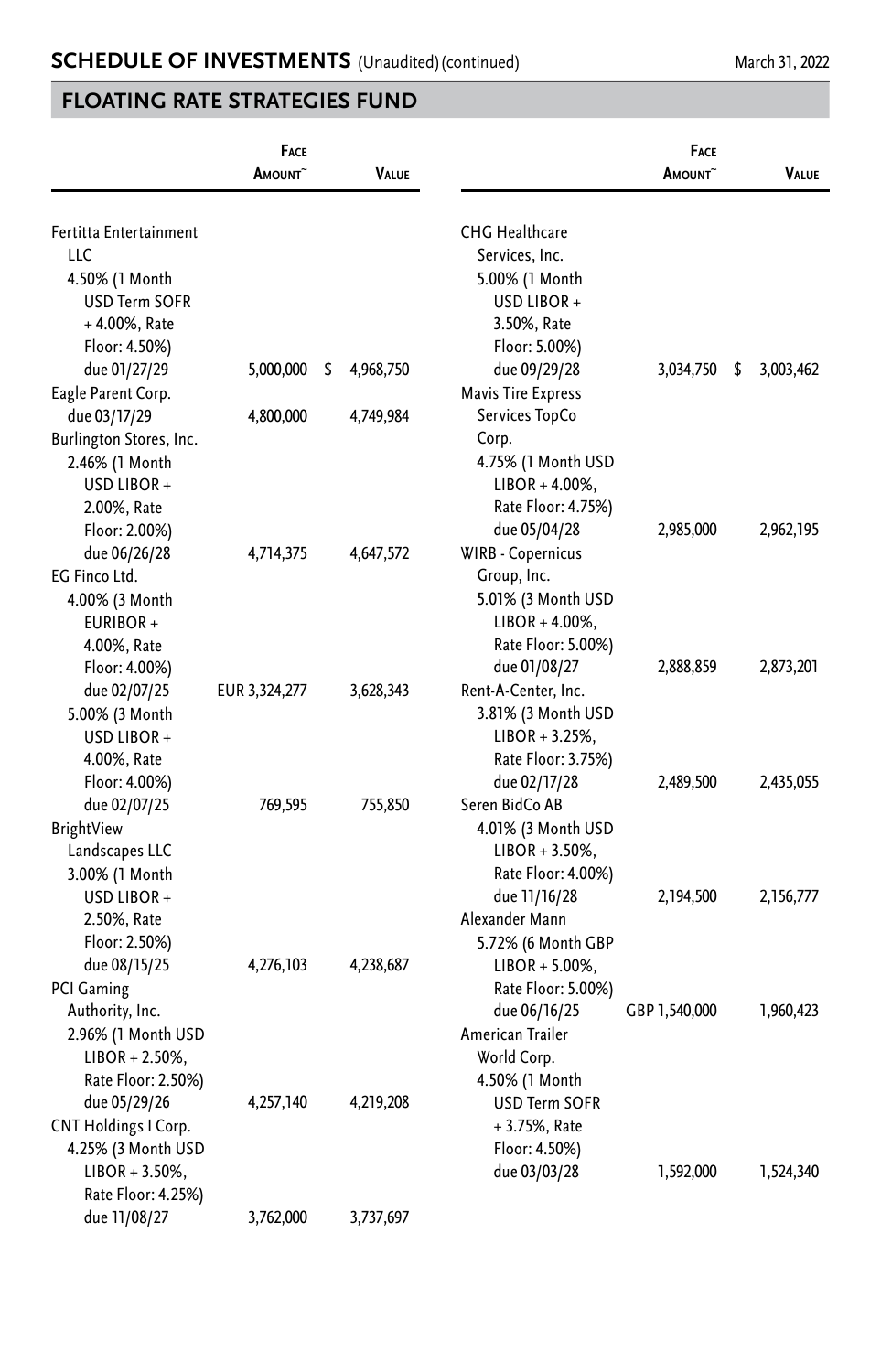|                                   | <b>FACE</b><br>AMOUNT <sup>~</sup> | VALUE           |                      | <b>FACE</b><br>AMOUNT <sup>~</sup> | <b>VALUE</b>    |
|-----------------------------------|------------------------------------|-----------------|----------------------|------------------------------------|-----------------|
|                                   |                                    |                 |                      |                                    |                 |
| WW International, Inc.            |                                    |                 | CoreLogic, Inc.      |                                    |                 |
| 4.00% (1 Month                    |                                    |                 | 4.00% (1 Month       |                                    |                 |
| USD LIBOR+                        |                                    |                 | USD LIBOR +          |                                    |                 |
| 3.50%, Rate                       |                                    |                 | 3.50%, Rate          |                                    |                 |
| Floor: 4.00%)                     |                                    |                 | Floor: 4.00%)        |                                    |                 |
| due 04/13/28                      | 1,653,750                          | 1,500,778<br>\$ | due 06/02/28         | 8,674,704                          | \$<br>8,560,892 |
| SHO Holding I Corp.               |                                    |                 | Emerald TopCo, Inc.  |                                    |                 |
| 6.25% (3 Month USD                |                                    |                 | (Press Ganey)        |                                    |                 |
| $LIBOR + 5.25\%,$                 |                                    |                 | 3.80% (3 Month       |                                    |                 |
| Rate Floor: 6.25%)                |                                    |                 | USD LIBOR +          |                                    |                 |
| due 04/26/24                      | 561,628                            | 518,102         | 3.50%, Rate          |                                    |                 |
| 6.23% (3 Month                    |                                    |                 | Floor: 3.50%)        |                                    |                 |
| USD LIBOR +                       |                                    |                 | due 07/24/26         | 8,572,621                          | 8,448,060       |
| 5.23%, Rate                       |                                    |                 | Athenahealth         |                                    |                 |
| Floor: 6.23%)                     |                                    |                 | Group, Inc.          |                                    |                 |
| due 04/29/24                      | 9,357                              | 8,632           | 4.00% (1 Month       |                                    |                 |
| <b>Total Consumer, Cyclical</b>   |                                    | 169,896,115     | <b>USD Term SOFR</b> |                                    |                 |
|                                   |                                    |                 | + 3.50%, Rate        |                                    |                 |
| <b>TECHNOLOGY - 11.0%</b>         |                                    |                 | Floor: 4.00%)        |                                    |                 |
| Conair Holdings LLC               |                                    |                 | due 02/15/29         | 8,354,058                          | 8,251,721       |
| 4.76% (3 Month USD                |                                    |                 | WEX, Inc.            |                                    |                 |
| $LIBOR + 3.75%$ ,                 |                                    |                 | 2.71% (1 Month USD   |                                    |                 |
| Rate Floor: 4.25%)                |                                    |                 | $LIBOR + 2.25%$      |                                    |                 |
| due 05/17/28                      | 9,908,230                          | 9,734,836       | Rate Floor: 2.25%)   |                                    |                 |
| Wrench Group LLC                  |                                    |                 | due 03/31/28         | 7,722,000                          | 7,618,602       |
| 5.01% (3 Month USD                |                                    |                 | Peraton Corp.        |                                    |                 |
| $LIBOR + 4.00\%,$                 |                                    |                 | 4.50% (1 Month       |                                    |                 |
| Rate Floor: 4.00%)                |                                    |                 | USD LIBOR +          |                                    |                 |
| due 04/30/26                      | 9,488,218                          | 9,393,336       | 3.75%, Rate          |                                    |                 |
| Informatica LLC                   |                                    |                 | Floor: 4.50%)        |                                    |                 |
| 3.25% (3 Month USD                |                                    |                 | due 02/01/28         | 7,533,262                          | 7,469,682       |
| $LIBOR + 2.75%$                   |                                    |                 | Misys Ltd.           |                                    |                 |
| Rate Floor: 2.75%)                |                                    |                 | 4.50% (3 Month       |                                    |                 |
| due 10/27/28                      | 9,500,000                          | 9,390,750       | USD LIBOR +          |                                    |                 |
| Ascend Learning LLC               |                                    |                 | 3.50%, Rate          |                                    |                 |
| 4.00% (3 Month                    |                                    |                 | Floor: 4.50%)        |                                    |                 |
| USD LIBOR +                       |                                    |                 | due 06/13/24         | 7,290,318                          | 7,189,274       |
| 3.50%, Rate                       |                                    |                 | RealPage, Inc.       |                                    |                 |
| Floor: 4.00%)                     |                                    | 8,966,054       | 3.75% (1 Month USD   |                                    |                 |
| due 12/11/28<br>Polaris Newco LLC | 9,077,250                          |                 | $LIBOR + 3.25%$      |                                    |                 |
|                                   |                                    |                 | Rate Floor: 3.75%)   |                                    |                 |
| 4.50% (3 Month<br>USD LIBOR +     |                                    |                 | due 04/24/28         | 7,082,250                          | 6,993,014       |
| 4.00%, Rate                       |                                    |                 |                      |                                    |                 |
| Floor: 4.50%)                     |                                    |                 |                      |                                    |                 |
| due 06/02/28                      | 8,740,852                          | 8,668,740       |                      |                                    |                 |
|                                   |                                    |                 |                      |                                    |                 |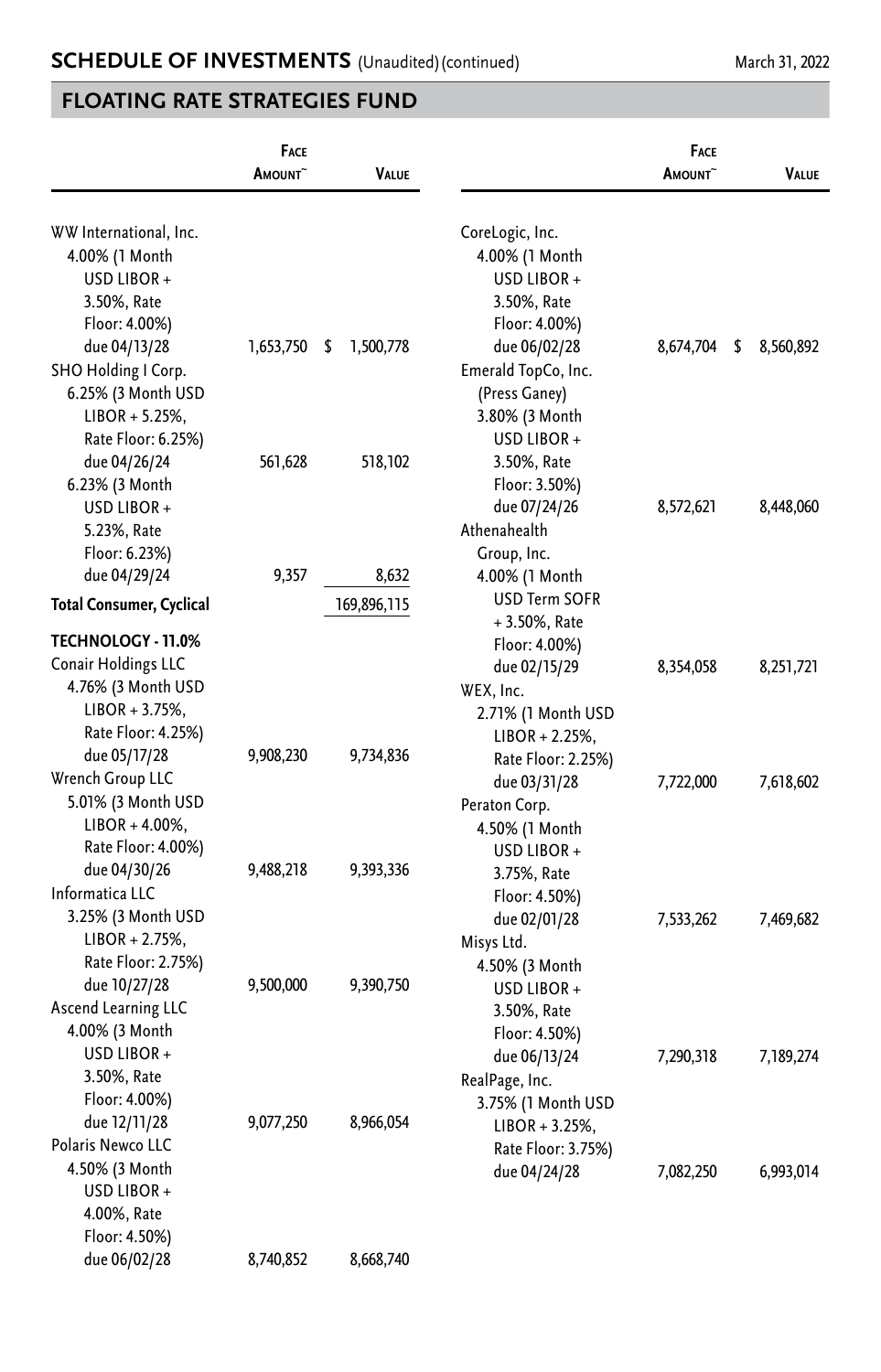|                                      | FACE<br>AMOUNT <sup>~</sup> | VALUE           |                               | <b>FACE</b><br>AMOUNT <sup>~</sup> | VALUE           |
|--------------------------------------|-----------------------------|-----------------|-------------------------------|------------------------------------|-----------------|
| <b>Boxer Parent</b><br>Company, Inc. |                             |                 | 4.00% (1 Month<br>USD LIBOR + |                                    |                 |
| 4.76% (1 Month USD                   |                             |                 | 3.50%, Rate                   |                                    |                 |
| $LIBOR + 3.75%$                      |                             |                 | Floor: 4.00%)                 |                                    |                 |
| Rate Floor: 4.75%)                   |                             |                 | due 12/17/27                  | 1,389,500                          | \$<br>1,372,131 |
| due 10/02/25                         | 6,083,455                   | \$<br>6,041,661 | <b>Taxware Holdings</b>       |                                    |                 |
| Entegris, Inc.                       |                             |                 | (Sovos Compliance             |                                    |                 |
| due 03/02/29                         | 6,000,000                   | 5,980,020       | LLC)                          |                                    |                 |
| <b>CCC</b> Intelligent               |                             |                 | 5.00% (1 Month                |                                    |                 |
| Solutions, Inc.                      |                             |                 | USD LIBOR +                   |                                    |                 |
| 3.26% (1 Month USD                   |                             |                 | 4.50%, Rate                   |                                    |                 |
| $LIBOR + 2.25%$                      |                             |                 | Floor: 5.00%)                 |                                    |                 |
| Rate Floor: 2.75%)                   |                             |                 | due 08/11/28                  | 3,232,310                          | 3,222,225       |
| due 09/21/28                         | 5,985,000                   | 5,919,165       | EXC Holdings III Corp.        |                                    |                 |
| Atlas CC Acquisition                 |                             |                 | 4.51% (3 Month USD            |                                    |                 |
| Corp.                                |                             |                 | $LIBOR + 3.50\%,$             |                                    |                 |
| 5.00% (3 Month                       |                             |                 | Rate Floor: 4.50%)            |                                    |                 |
| USD LIBOR +                          |                             |                 | due 12/02/24                  | 1,938,938                          | 1,924,395       |
| 4.25%, Rate                          |                             |                 | TIBCO Software, Inc.          |                                    |                 |
| Floor: 5.00%)                        |                             |                 | 4.21% (1 Month USD            |                                    |                 |
| due 05/25/28                         | 5,621,091                   | 5,591,243       | $LIBOR + 3.75%$ ,             |                                    |                 |
| Verscend Holding                     |                             |                 | Rate Floor: 3.75%)            |                                    |                 |
| Corp.                                |                             |                 | due 06/30/26                  | 1,772,932                          | 1,761,852       |
| 4.46% (1 Month USD                   |                             |                 | Ep Purchaser LLC              |                                    |                 |
| $LIBOR + 4.00\%$                     |                             |                 | 4.51% (1 Month USD            |                                    |                 |
| Rate Floor: 4.00%)                   |                             |                 | $LIBOR + 3.50\%$              |                                    |                 |
| due 08/27/25                         | 4,357,075                   | 4,335,290       | Rate Floor: 4.00%)            |                                    |                 |
| <b>Epicor Software</b>               |                             |                 | due 11/06/28                  | 1,400,000                          | 1,388,044       |
| 4.00% (1 Month                       |                             |                 | <b>Total Technology</b>       |                                    | 147,334,050     |
| USD LIBOR+                           |                             |                 |                               |                                    |                 |
| 3.25%, Rate                          |                             |                 | <b>COMMUNICATIONS - 8.9%</b>  |                                    |                 |
| Floor: 4.00%)                        |                             |                 | Xplornet                      |                                    |                 |
| due 07/30/27                         | 3,721,662                   | 3,687,758       | Communications,               |                                    |                 |
| Project Ruby Ultimate                |                             |                 | Inc.                          |                                    |                 |
| Parent Corp.                         |                             |                 | 4.50% (1 Month<br>USD LIBOR + |                                    |                 |
| 4.00% (3 Month                       |                             |                 | 4.00%, Rate                   |                                    |                 |
| USD LIBOR +                          |                             |                 | Floor: 4.50%)                 |                                    |                 |
| 3.25%, Rate                          |                             |                 | due 10/02/28                  | 10,896,250                         | 10,676,037      |
| Floor: 4.00%)                        |                             |                 | <b>WMG Acquisition Corp.</b>  |                                    |                 |
| due 03/10/28                         | 3,465,000                   | 3,426,885       | 2.58% (1 Month                |                                    |                 |
| Sabre GLBL, Inc.                     |                             |                 | USD LIBOR +                   |                                    |                 |
| 2.46% (1 Month                       |                             |                 | 2.13%, Rate                   |                                    |                 |
| USD LIBOR +                          |                             |                 | Floor: 2.13%)                 |                                    |                 |
| 2.00%, Rate                          |                             |                 | due 01/20/28                  | 10,000,000                         | 9,895,800       |
| Floor: 2.00%)                        |                             |                 |                               |                                    |                 |
| due 02/22/24                         | 2,032,712                   | 1,998,420       |                               |                                    |                 |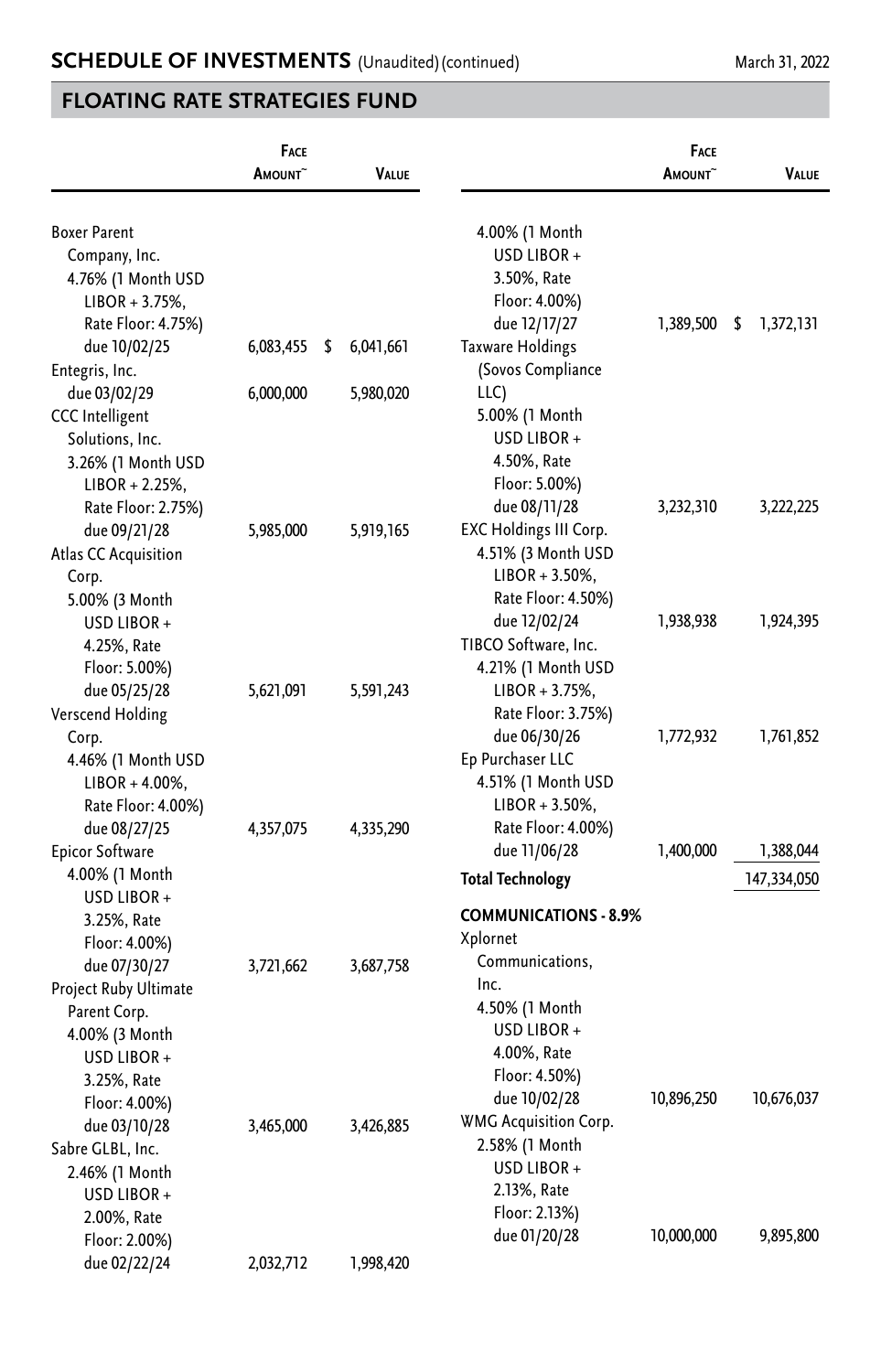|                                     | FACE<br>AMOUNT <sup>~</sup> | VALUE           |                                         | <b>FACE</b><br><b>AMOUNT</b> | VALUE           |
|-------------------------------------|-----------------------------|-----------------|-----------------------------------------|------------------------------|-----------------|
| Titan AcquisitionCo                 |                             |                 | Zayo Group                              |                              |                 |
| New Zealand Ltd.                    |                             |                 | Holdings, Inc.                          |                              |                 |
| (Trade Me)                          |                             |                 | 3.46% (1 Month USD                      |                              |                 |
| 5.01% (3 Month USD                  |                             |                 | $LIBOR + 3.00\%,$                       |                              |                 |
| $LIBOR + 4.00\%$ ,                  |                             |                 | Rate Floor: 3.00%)                      |                              |                 |
| Rate Floor: 4.50%)                  |                             |                 | due 03/09/27                            | 6,648,468                    | \$<br>6,463,973 |
| due 10/18/28                        | 9,500,000                   | 9,405,000<br>\$ | Playtika Holding Corp.                  |                              |                 |
| <b>SBA Senior Finance</b><br>II LLC |                             |                 | 3.21% (1 Month USD                      |                              |                 |
| 2.21% (1 Month USD                  |                             |                 | $LIBOR + 2.75%$ ,<br>Rate Floor: 2.75%) |                              |                 |
| $LIBOR + 1.75%$ ,                   |                             |                 | due 03/13/28                            | 6,515,752                    | 6,410,587       |
| Rate Floor: 1.75%)                  |                             |                 | <b>Authentic Brands</b>                 |                              |                 |
| due 04/11/25                        | 9,425,518                   | 9,298,556       | 4.00% (1 Month                          |                              |                 |
| <b>UPC Broadband</b>                |                             |                 | USD LIBOR +                             |                              |                 |
| <b>Holding BV</b>                   |                             |                 | 3.25%, Rate                             |                              |                 |
| 3.40% (1 Month                      |                             |                 | Floor: 4.00%)                           |                              |                 |
| USD LIBOR +                         |                             |                 | due 09/27/24                            | 5,353,601                    | 5,304,508       |
| 3.00%, Rate                         |                             |                 | SFR Group S.A.                          |                              |                 |
| Floor: 3.00%)                       |                             |                 | 3.93% (3 Month USD                      |                              |                 |
| due 01/31/29                        | 9,300,000                   | 9,164,406       | $LIBOR + 3.69\%,$                       |                              |                 |
| McGraw Hill LLC                     |                             |                 | Rate Floor: 3.69%)                      |                              |                 |
| 5.55% (3 Month USD                  |                             |                 | due 02/02/26                            | 3,353,615                    | 3,272,927       |
| $LIBOR + 4.75%$ ,                   |                             |                 | 3.05% (3 Month USD                      |                              |                 |
| Rate Floor: 5.25%)                  |                             |                 | $LIBOR + 2.75%$                         |                              |                 |
| due 07/28/28                        | 8,660,490                   | 8,560,375       | Rate Floor: 2.75%)                      |                              |                 |
| Virgin Media                        |                             |                 | due 07/31/25                            | 1,640,978                    | 1,599,954       |
| <b>Bristol LLC</b>                  |                             |                 | Radiate Holdco LLC                      |                              |                 |
| 2.90% (1 Month                      |                             |                 | 4.00% (3 Month                          |                              |                 |
| USD LIBOR +                         |                             |                 | USD LIBOR +                             |                              |                 |
| 2.50%, Rate<br>Floor: 2.50%)        |                             |                 | 3.25%, Rate                             |                              |                 |
| due 01/31/28                        | 7,916,233                   | 7,808,651       | Floor: 4.00%)<br>due 09/25/26           | 4,674,784                    | 4,629,812       |
| <b>CSC Holdings LLC</b>             |                             |                 | <b>Telenet Financing</b>                |                              |                 |
| 2.65% (1 Month USD                  |                             |                 | USD LLC                                 |                              |                 |
| $LIBOR + 2.25%$                     |                             |                 | 2.40% (1 Month                          |                              |                 |
| Rate Floor: 2.25%)                  |                             |                 | USD LIBOR +                             |                              |                 |
| due 07/17/25                        | 6,815,742                   | 6,692,241       | 2.00%, Rate                             |                              |                 |
| Ziggo Financing                     |                             |                 | Floor: 2.00%)                           |                              |                 |
| Partnership                         |                             |                 | due 04/28/28                            | 4,000,000                    | 3,902,840       |
| 2.90% (1 Month                      |                             |                 | Cengage Learning                        |                              |                 |
| USD LIBOR+                          |                             |                 | Acquisitions, Inc.                      |                              |                 |
| 2.50%, Rate                         |                             |                 | 5.75% (3 Month USD                      |                              |                 |
| Floor: 2.50%)                       |                             |                 | $LIBOR + 4.75%$ ,                       |                              |                 |
| due 04/28/28                        | 6,685,000                   | 6,577,438       | Rate Floor: 5.75%)                      |                              |                 |
|                                     |                             |                 | due 07/14/26                            | 3,333,250                    | 3,302,018       |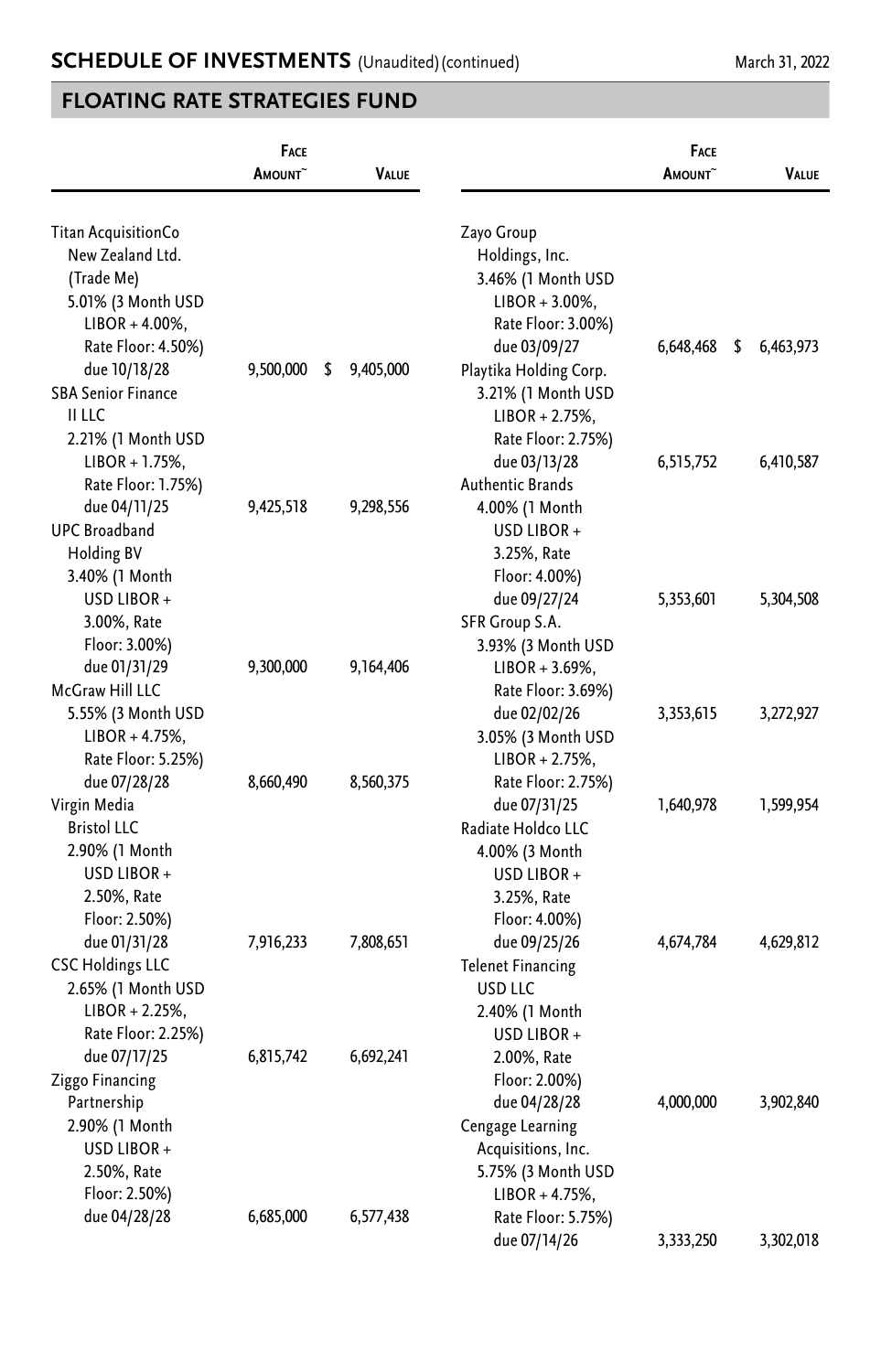|                             | FACE<br>AMOUNT <sup>~</sup> | <b>VALUE</b>    |                                    | <b>FACE</b><br>AMOUNT <sup>~</sup> | VALUE           |
|-----------------------------|-----------------------------|-----------------|------------------------------------|------------------------------------|-----------------|
| Level 3 Financing, Inc.     |                             |                 | NFP Corp.                          |                                    |                 |
| 2.21% (1 Month USD          |                             |                 | 3.71% (1 Month USD                 |                                    |                 |
| $LIBOR + 1.75%$             |                             |                 | $LIBOR + 3.25%$                    |                                    |                 |
| Rate Floor: 1.75%)          |                             |                 | Rate Floor: 3.25%)                 |                                    |                 |
| due 03/01/27                | 3,339,546                   | \$<br>3,273,790 | due 02/15/27                       | 7,726,790                          | \$<br>7,577,122 |
| Recorded Books, Inc.        |                             |                 | Aretec Group, Inc.                 |                                    |                 |
| 4.39% (1 Month              |                             |                 | 4.71% (1 Month USD                 |                                    |                 |
| USD LIBOR +                 |                             |                 | $LIBOR + 4.25%$ ,                  |                                    |                 |
| 4.00%, Rate                 |                             |                 | Rate Floor: 4.25%)                 |                                    |                 |
| Floor: 4.00%)               |                             |                 | due 10/01/25                       | 7,594,875                          | 7,522,116       |
| due 08/29/25                | 2,200,000                   | 2,178,924       | Jane Street Group LLC              |                                    |                 |
| Cincinnati Bell, Inc.       |                             |                 | 3.21% (1 Month USD                 |                                    |                 |
| 3.75% (1 Month              |                             |                 | $LIBOR + 2.75%$                    |                                    |                 |
| <b>USD Term SOFR</b>        |                             |                 | Rate Floor: 2.75%)                 |                                    |                 |
| + 3.25%, Rate               |                             |                 | due 01/26/28                       | 7,307,500                          | 7,193,357       |
| Floor: 3.75%)               |                             |                 | <b>Alliant Holdings</b>            |                                    |                 |
| due 11/23/28                | 1,000,000                   | 985,630         | Intermediate LLC                   |                                    |                 |
| <b>Total Communications</b> |                             | 119,403,467     | 3.71% (1 Month USD                 |                                    |                 |
| <b>FINANCIAL - 8.8%</b>     |                             |                 | $LIBOR + 3.25%$                    |                                    |                 |
| AmWINS Group, Inc.          |                             |                 | Rate Floor: 3.25%)<br>due 05/09/25 | 7,225,735                          | 7,138,014       |
| 3.00% (1 Month              |                             |                 | Focus Financial                    |                                    |                 |
| USD LIBOR +                 |                             |                 | <b>Partners LLC</b>                |                                    |                 |
| 2.25%, Rate                 |                             |                 | 2.46% (1 Month                     |                                    |                 |
| Floor: 3.00%)               |                             |                 | USD LIBOR +                        |                                    |                 |
| due 02/21/28                | 10,442,558                  | 10,259,814      | 2.00%, Rate                        |                                    |                 |
| AqGen Island                |                             |                 | Floor: 2.00%)                      |                                    |                 |
| Holdings, Inc.              |                             |                 | due 07/03/24                       | 6,706,509                          | 6,607,319       |
| 4.56% (3 Month USD          |                             |                 | <b>HarbourVest</b>                 |                                    |                 |
| $LIBOR + 3.50\%,$           |                             |                 | Partners, LP                       |                                    |                 |
| Rate Floor: 4.00%)          |                             |                 | 2.49% (3 Month USD                 |                                    |                 |
| due 08/02/28                | 9,226,875                   | 9,146,140       | $LIBOR + 2.25%$                    |                                    |                 |
| FleetCor Technologies       |                             |                 | Rate Floor: 2.25%)                 |                                    |                 |
| Operating                   |                             |                 | due 03/03/25                       | 6,186,869                          | 6,109,533       |
| Company LLC                 |                             |                 | Nexus Buyer LLC                    |                                    |                 |
| 2.21% (3 Month USD          |                             |                 | 4.21% (1 Month USD                 |                                    |                 |
| $LIBOR + 1.75%$             |                             |                 | $LIBOR + 3.75%$ ,                  |                                    |                 |
| Rate Floor: 1.75%)          |                             |                 | Rate Floor: 3.75%)                 |                                    |                 |
| due 04/28/28                | 8,578,467                   | 8,420,709       | due 11/09/26                       | 4,660,754                          | 4,610,651       |
| USI, Inc.                   |                             |                 | Citadel Securities, LP             |                                    |                 |
| 4.01% (3 Month USD          |                             |                 | 2.93% (1 Month                     |                                    |                 |
| $LIBOR + 3.00\%,$           |                             |                 | <b>USD Term SOFR</b>               |                                    |                 |
| Rate Floor: 3.00%)          |                             |                 | $+2.50\%$ , Rate                   |                                    |                 |
| due 05/16/24                | 7,947,045                   | 7,887,283       | Floor: 2.50%)                      |                                    |                 |
|                             |                             |                 | due 02/02/28                       | 4,466,250                          | 4,436,728       |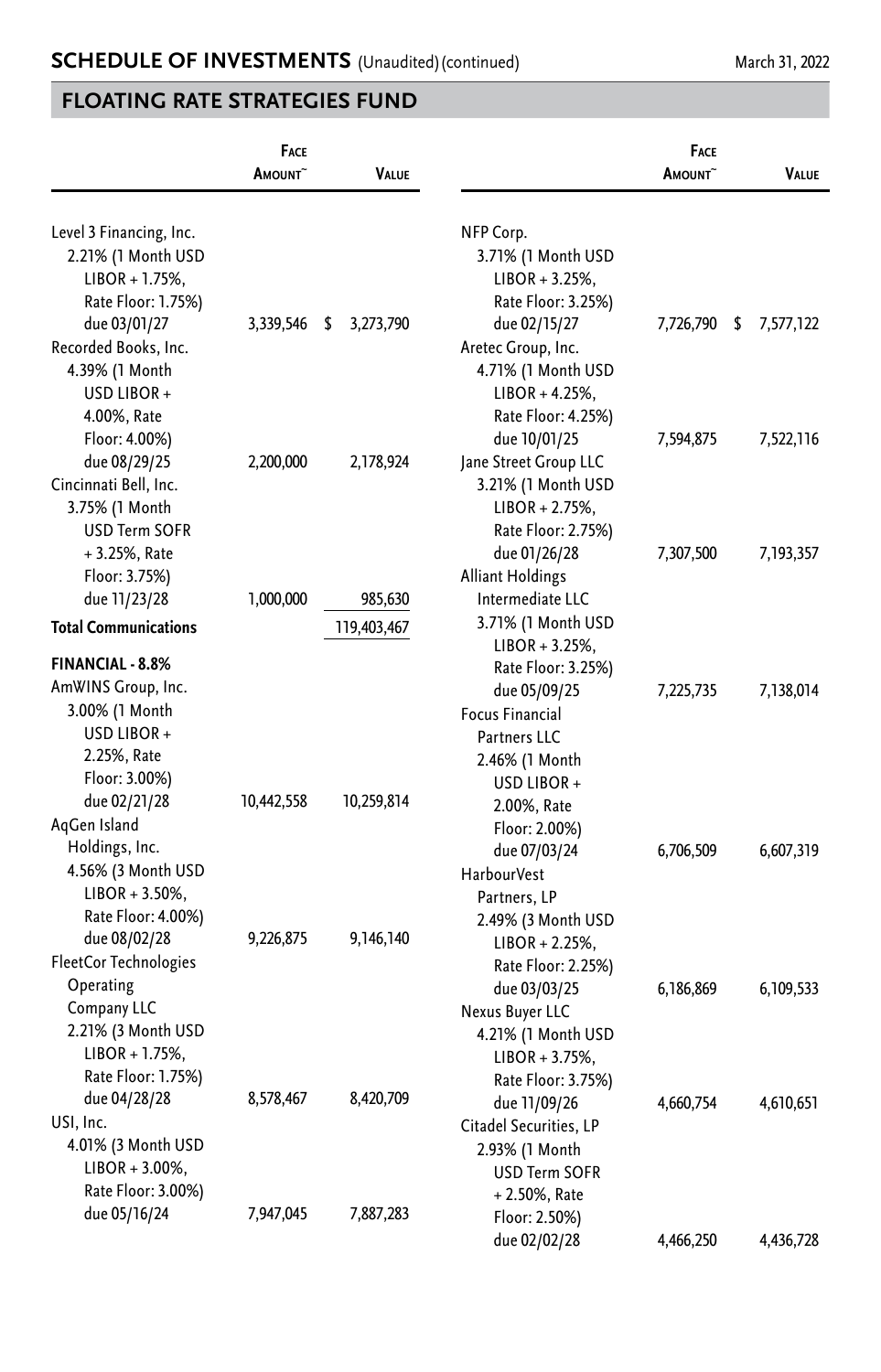|                        | FACE<br><b>A</b> mount~ | <b>VALUE</b>    |                               | FACE<br><b>A</b> mount^ | <b>VALUE</b>    |
|------------------------|-------------------------|-----------------|-------------------------------|-------------------------|-----------------|
| Franchise Group, Inc.  |                         |                 | HUB International Ltd.        |                         |                 |
| 5.50% (3 Month         |                         |                 | 5.00% (3 Month                |                         |                 |
| USD LIBOR +            |                         |                 | USD LIBOR +                   |                         |                 |
| 4.75%, Rate            |                         |                 | 3.25%, Rate                   |                         |                 |
| Floor: 5.50%)          |                         |                 | Floor: 4.00%)                 |                         |                 |
| due 03/10/26           | 4,036,453               | \$<br>4,026,362 | due 04/25/25                  | 2,144,584               | \$<br>2,128,993 |
| <b>Trans Union LLC</b> |                         |                 | Zodiac Pool                   |                         |                 |
| 2.75% (3 Month USD     |                         |                 | <b>Solutions LLC</b>          |                         |                 |
| $LIBOR + 2.25%$        |                         |                 | 2.50% (1 Month                |                         |                 |
| Rate Floor: 2.75%)     |                         |                 | <b>USD Term SOFR</b>          |                         |                 |
| due 12/01/28           | 3,734,411               | 3,701,735       | + 2.00%, Rate                 |                         |                 |
| Virtu Financial        |                         |                 | Floor: 2.50%)                 |                         |                 |
| 3.50% (1 Month         |                         |                 | due 01/29/29                  | 1,695,750               | 1,680,064       |
| <b>USD Term SOFR</b>   |                         |                 | Teneo Holdings LLC            |                         |                 |
| $+3.00\%$ , Rate       |                         |                 | 6.25% (3 Month                |                         |                 |
| Floor: 3.50%)          |                         |                 | <b>USD Term SOFR</b>          |                         |                 |
| due 01/13/29           | 3,600,000               | 3,559,500       | + 5.25%, Rate                 |                         |                 |
| Ryan Specialty         |                         |                 | Floor: 6.25%)                 |                         |                 |
| <b>Group LLC</b>       |                         |                 | due 07/11/25                  | 1,280,000               | 1,264,806       |
| 3.75% (1 Month USD     |                         |                 | <b>Total Financial</b>        |                         |                 |
| $LIBOR + 3.00\%$ ,     |                         |                 |                               |                         | 118,701,245     |
| Rate Floor: 3.75%)     |                         |                 | <b>BASIC MATERIALS - 5.3%</b> |                         |                 |
| due 09/01/27           | 3,546,000               | 3,516,462       | Asplundh Tree                 |                         |                 |
| Apex Group             |                         |                 | Expert LLC                    |                         |                 |
| <b>Treasury LLC</b>    |                         |                 | 2.21% (1 Month USD            |                         |                 |
| 4.76% (3 Month USD     |                         |                 | $LIBOR + 1.75%$ ,             |                         |                 |
| $LIBOR + 3.75%$        |                         |                 | Rate Floor: 1.75%)            |                         |                 |
| Rate Floor: 4.25%)     |                         |                 | due 09/07/27                  | 9,675,443               | 9,555,855       |
| due 07/27/28           | 3,482,500               | 3,449,869       | Messer Industries             |                         |                 |
| Cobham Ultra           |                         |                 | USA, Inc.                     |                         |                 |
| SeniorCo SARL          |                         |                 | 2.96% (3 Month USD            |                         |                 |
| due 11/15/28           | 3,300,000               | 3,260,136       | $LIBOR + 2.50\%,$             |                         |                 |
| HighTower              |                         |                 | Rate Floor: 2.50%)            |                         |                 |
| Holding LLC            |                         |                 | due 03/02/26                  | 9,668,773               | 9,522,387       |
| 4.75% (3 Month USD     |                         |                 | CTEC III GmbH                 |                         |                 |
| $LIBOR + 4.00\%$ ,     |                         |                 | due 01/19/29                  | EUR 7,500,000           | 8,214,728       |
| Rate Floor: 4.75%)     |                         |                 | Element Solutions, Inc.       |                         |                 |
| due 04/21/28           | 2,686,500               | 2,659,635       | 2.46% (1 Month                |                         |                 |
| Duff & Phelps          |                         |                 | USD LIBOR +                   |                         |                 |
| 4.75% (1 Month USD     |                         |                 | 2.00%, Rate                   |                         |                 |
| $LIBOR + 3.75%$ ,      |                         |                 | Floor: 2.00%)                 |                         |                 |
| Rate Floor: 4.75%)     |                         |                 | due 01/30/26                  | 7,938,931               | 7,863,829       |
| due 04/09/27           | 2,560,902               | 2,544,897       |                               |                         |                 |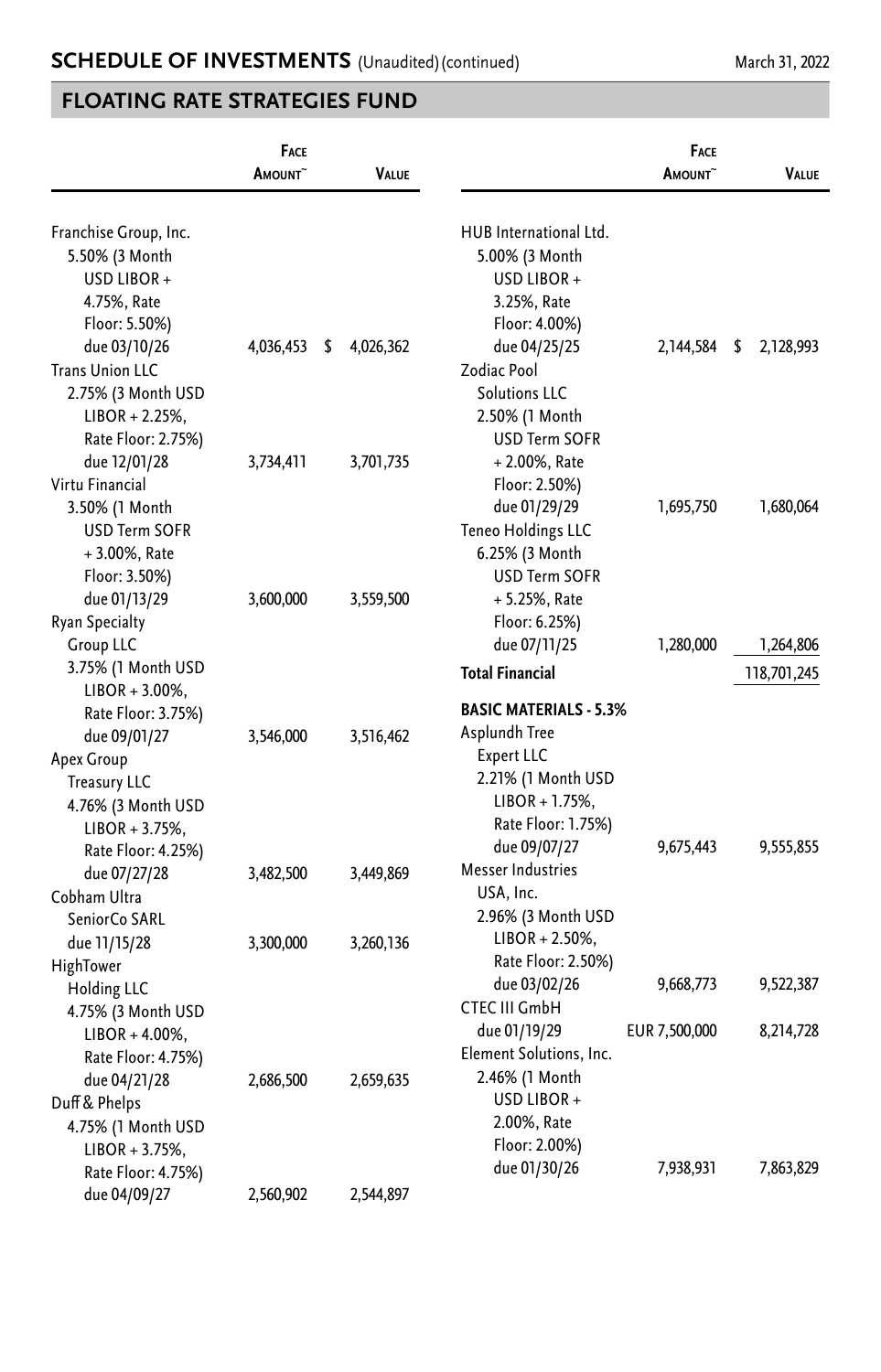|                                       | FACE<br>AMOUNT <sup>~</sup> | <b>VALUE</b>    |                                             | FACE<br><b>A</b> mount^ | VALUE           |
|---------------------------------------|-----------------------------|-----------------|---------------------------------------------|-------------------------|-----------------|
| Illuminate Buyer LLC                  |                             |                 | DCG Acquisition Corp.                       |                         |                 |
| 3.96% (1 Month USD                    |                             |                 | 4.96% (1 Month USD                          |                         |                 |
| $LIBOR + 3.50\%,$                     |                             |                 | $LIBOR + 4.50\%,$                           |                         |                 |
| Rate Floor: 3.50%)                    |                             |                 | Rate Floor: 4.50%)                          |                         |                 |
| due 06/30/27                          | 7,681,697                   | \$<br>7,417,677 | due 09/30/26                                | 1,704,374               | \$<br>1,674,548 |
| Alpha 3 BV (Atotech)                  |                             |                 | Univar Netherlands                          |                         |                 |
| 3.00% (3 Month                        |                             |                 | <b>Holding BV</b>                           |                         |                 |
| USD LIBOR +                           |                             |                 | 2.21% (1 Month USD                          |                         |                 |
| 2.50%, Rate                           |                             |                 | $LIBOR + 1.75%$ ,                           |                         |                 |
| Floor: 3.00%)                         |                             |                 | Rate Floor: 1.75%)                          |                         |                 |
| due 03/20/28                          | 6,749,000                   | 6,652,827       | due 06/03/28                                | 1,667,895               | 1,652,784       |
| Diamond BC BV                         |                             |                 | Trinseo Materials                           |                         |                 |
| 3.25% (1 Month USD                    |                             |                 | Operating S.C.A.                            |                         |                 |
| $LIBOR + 2.75%$                       |                             |                 | 2.96% (1 Month USD                          |                         |                 |
| Rate Floor: 3.25%)                    |                             |                 | $LIBOR + 2.50\%,$                           |                         |                 |
| due 09/29/28                          | 5,286,750                   | 5,173,085       | Rate Floor: 2.50%)                          | 1,588,000               |                 |
| NIC Acquisition Corp.                 |                             |                 | due 05/03/28                                |                         | 1,558,225       |
| 4.76% (3 Month USD<br>$LIBOR + 3.75%$ |                             |                 | <b>Total Basic Materials</b>                |                         | 71,703,506      |
| Rate Floor: 4.50%)                    |                             |                 | <b>ENERGY - 0.9%</b>                        |                         |                 |
| due 12/29/27                          | 4,018,455                   | 3,897,901       | DT Midstream, Inc.                          |                         |                 |
| <b>INEOS Ltd.</b>                     |                             |                 | 2.50% (6 Month                              |                         |                 |
| 3.25% (1 Month USD                    |                             |                 | USD LIBOR +                                 |                         |                 |
| $LIBOR + 2.75%$ ,                     |                             |                 | 2.00%, Rate                                 |                         |                 |
| Rate Floor: 3.25%)                    |                             |                 | Floor: 2.50%)                               |                         |                 |
| due 01/29/26                          | 2,580,500                   | 2,531,470       | due 06/26/28                                | 7,543,000               | 7,523,087       |
| Ascend Performance                    |                             |                 | TransMontaigne                              |                         |                 |
| Materials                             |                             |                 | Operating                                   |                         |                 |
| <b>Operations LLC</b>                 |                             |                 | Company LP                                  |                         |                 |
| due 08/27/26                          | 2,200,000                   | 2,189,924       | 4.00% (1 Month                              |                         |                 |
| GrafTech Finance, Inc.                |                             |                 | USD LIBOR +                                 |                         |                 |
| 3.50% (1 Month                        |                             |                 | 3.50%, Rate                                 |                         |                 |
| USD LIBOR +                           |                             |                 | Floor: 4.00%)                               |                         |                 |
| 3.00%, Rate                           |                             |                 | due 11/17/28                                | 3,890,250               | 3,861,890       |
| Floor: 3.50%)                         |                             |                 | Permian Production                          |                         |                 |
| due 02/12/25                          | 2,098,958                   | 2,070,097       | Partners LLC                                |                         |                 |
| W.R. Grace                            |                             |                 | 9.00% (3 Month                              |                         |                 |
| <b>Holdings LLC</b>                   |                             |                 | USD LIBOR+                                  |                         |                 |
| 4.81% (1 Month USD                    |                             |                 | 6.00%, Rate Floor:                          |                         |                 |
| $LIBOR + 3.75%$ ,                     |                             |                 | 7.00%) (in-kind                             |                         |                 |
| Rate Floor: 4.25%)                    |                             |                 | rate was 2.00%)                             |                         |                 |
| due 09/22/28                          | 1,745,625                   | 1,728,169       | due 11/24/25 <sup>†††,3</sup>               | 1,017,726               | 1,002,460       |
|                                       |                             |                 | <b>Total Energy</b>                         |                         | 12,387,437      |
|                                       |                             |                 | <b>Total Senior Floating Rate Interests</b> |                         |                 |
|                                       |                             |                 | (Cost \$1,160,647,471)                      |                         | 1,143,198,502   |
|                                       |                             |                 |                                             |                         |                 |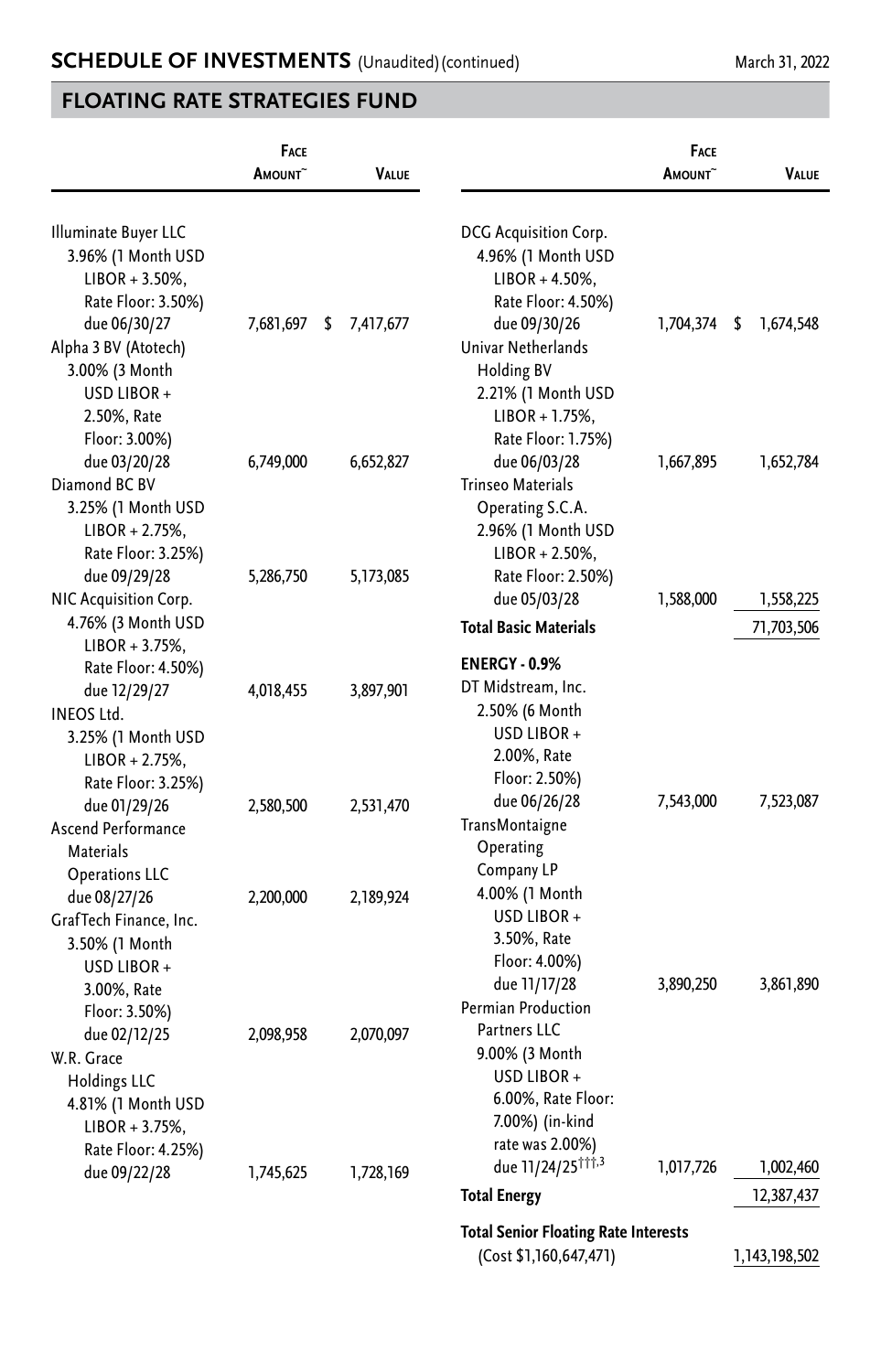|                                            | FACE<br>AMOUNT <sup>~</sup> | <b>VALUE</b>    |                                                         | FACE<br>AMOUNT <sup>~</sup> | <b>VALUE</b>    |
|--------------------------------------------|-----------------------------|-----------------|---------------------------------------------------------|-----------------------------|-----------------|
|                                            |                             |                 |                                                         |                             |                 |
| <b>CORPORATE BONDS<sup>TT</sup> - 4.0%</b> |                             |                 | <b>INDUSTRIAL - 0.5%</b>                                |                             |                 |
| CONSUMER, NON-CYCLICAL - 1.8%              |                             |                 | New Enterprise                                          |                             |                 |
| Nathan's Famous, Inc.                      |                             |                 | Stone & Lime                                            |                             |                 |
| 6.63% due 11/01/25 <sup>4</sup>            | 3,135,000                   | 3,119,325<br>\$ | Company, Inc.                                           |                             |                 |
| Sotheby's                                  |                             |                 | 5.25% due 07/15/28 <sup>4</sup>                         | 2,875,000                   | 2,763,968<br>\$ |
| 7.38% due 10/15/27 <sup>4</sup>            | 2,875,000                   | 2,944,259       | Cleaver-Brooks, Inc.                                    |                             |                 |
| Cheplapharm                                |                             |                 | 7.88% due 03/01/23 <sup>4</sup>                         | 2,875,000                   | 2,739,300       |
| Arzneimittel GmbH                          |                             |                 | Brundage-Bone                                           |                             |                 |
| 5.50% due 01/15/28 <sup>4</sup>            | 2,975,000                   | 2,878,282       | <b>Concrete Pumping</b>                                 |                             |                 |
| Legends Hospitality                        |                             |                 | Holdings, Inc.                                          |                             |                 |
| <b>Holding Company</b>                     |                             |                 | 6.00% due 02/01/26 <sup>4</sup>                         | 1,412,000                   | 1,359,375       |
| LLC / Legends                              |                             |                 | <b>Total Industrial</b>                                 |                             | 6,862,643       |
| Hospitality                                |                             |                 |                                                         |                             |                 |
| Co-Issuer, Inc.                            |                             |                 | <b>CONSUMER, CYCLICAL - 0.3%</b>                        |                             |                 |
| 5.00% due 02/01/26 <sup>4</sup>            | 2,875,000                   | 2,760,000       | Fertitta Entertainment                                  |                             |                 |
| Tenet Healthcare Corp.                     |                             |                 | LLC / Fertitta                                          |                             |                 |
| 4.38% due 01/15/30 <sup>4</sup>            | 2,800,000                   | 2,687,804       | Entertainment                                           |                             |                 |
| ADT Security Corp.                         |                             |                 | Finance                                                 |                             |                 |
| 4.13% due 08/01/29 <sup>4</sup>            | 2,875,000                   | 2,670,156       | Company, Inc.                                           |                             |                 |
| CPI CG, Inc.                               |                             |                 | 4.63% due 01/15/29 <sup>4</sup>                         | 5,000,000                   | 4,737,500       |
| 8.63% due 03/15/26 <sup>4</sup>            | 2,689,000                   | 2,617,150       | <b>ENERGY - 0.3%</b>                                    |                             |                 |
| WW International, Inc.                     |                             |                 | Sabine Pass                                             |                             |                 |
| 4.50% due 04/15/29 <sup>4</sup>            | 2,875,000                   | 2,327,974       | Liquefaction LLC                                        |                             |                 |
| HCA, Inc.                                  |                             |                 | 5.63% due 04/15/23                                      | 4,200,000                   | 4,297,220       |
| 4.50% due 02/15/27                         | 1,500,000                   | 1,549,268       | <b>FINANCIAL - 0.2%</b>                                 |                             |                 |
| <b>Total Consumer, Non-cyclical</b>        |                             | 23,554,218      | Hunt Companies, Inc.<br>5.25% due 04/15/29 <sup>4</sup> | 1,850,000                   | 1,762,403       |
| <b>COMMUNICATIONS - 0.8%</b>               |                             |                 | Lincoln Financing SARL                                  |                             |                 |
| VZ Secured                                 |                             |                 | 3.88% (3 Month                                          |                             |                 |
| <b>Financing BV</b>                        |                             |                 | EURIBOR+                                                |                             |                 |
| 5.00% due 01/15/32 <sup>4</sup>            | 3,500,000                   | 3,272,500       | 3.88%, Rate                                             |                             |                 |
| <b>LCPR Senior Secured</b>                 |                             |                 | Floor: 3.88%)                                           |                             |                 |
| <b>Financing DAC</b>                       |                             |                 | due 04/01/24 <sup>6,4</sup>                             | EUR 350,000                 | 386,328         |
| 6.75% due 10/15/27 <sup>4</sup>            | 2,875,000                   | 2,953,487       | <b>Total Financial</b>                                  |                             | 2,148,731       |
| Altice France S.A.                         |                             |                 |                                                         |                             |                 |
| 5.50% due 10/15/29 <sup>4</sup>            | 2,850,000                   | 2,557,248       | <b>BASIC MATERIALS - 0.1%</b>                           |                             |                 |
| McGraw-Hill                                |                             |                 | <b>WR Grace</b>                                         |                             |                 |
| Education, Inc.                            |                             |                 | <b>Holdings LLC</b>                                     |                             |                 |
| 5.75% due 08/01/28 <sup>4</sup>            | 1,575,000                   | 1,502,188       | 4.88% due 06/15/27 <sup>4</sup>                         | 1,975,000                   | 1,932,439       |
| <b>Total Communications</b>                |                             | 10,285,423      | Mirabela Nickel Ltd.                                    |                             |                 |
|                                            |                             |                 | due 06/24/195,6<br><b>Total Basic Materials</b>         | 1,279,819                   | 63,991          |
|                                            |                             |                 |                                                         |                             | 1,996,430       |
|                                            |                             |                 | <b>Total Corporate Bonds</b>                            |                             |                 |
|                                            |                             |                 | (Cost \$56,435,496)                                     |                             | 53,882,165      |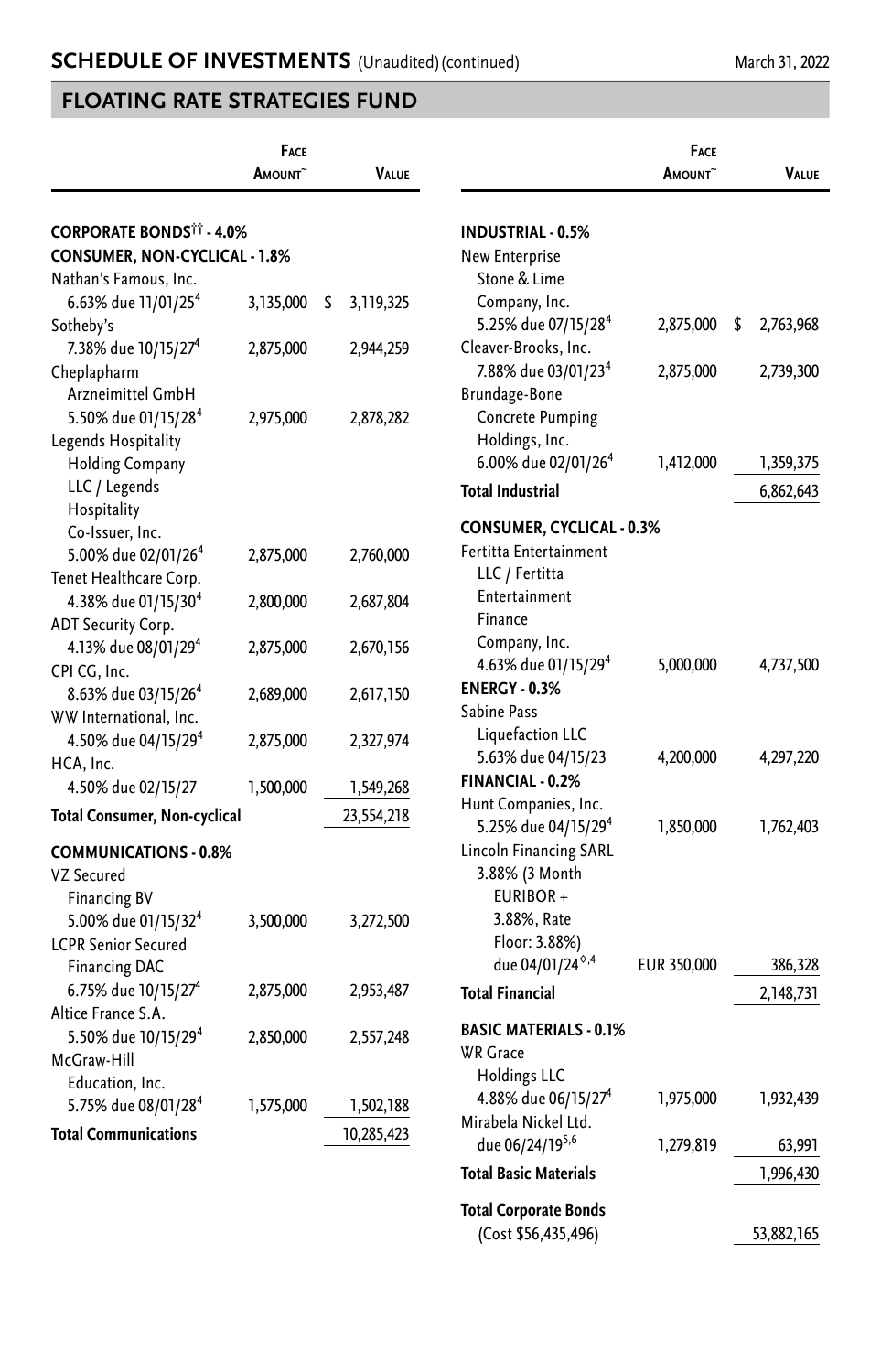|                                                                                                                                | <b>FACE</b><br><b>A</b> mount~ | VALUE           |                                                                                                                                     | FACE<br><b>A</b> mount~ | VALUE         |
|--------------------------------------------------------------------------------------------------------------------------------|--------------------------------|-----------------|-------------------------------------------------------------------------------------------------------------------------------------|-------------------------|---------------|
| <b>COLLATERALIZED MORTGAGE OBLIGATIONS<sup>11</sup> - 0.9%</b><br>RESIDENTIAL MORTGAGE-BACKED SECURITIES - 0.9%                |                                |                 | Wachovia Asset<br>Securitization                                                                                                    |                         |               |
| <b>RALI Series Trust</b><br>2006-QO6, 0.82%<br>(1 Month USD<br>$LIBOR + 0.36\%$ ,<br>Rate Floor: 0.36%)                        |                                |                 | <b>Issuance II LLC Trust</b><br>2007-HE1, 0.60%<br>(1 Month USD<br>$LIBOR + 0.14%$<br>Rate Floor: 0.14%)                            |                         |               |
| due 06/25/46 <sup>°</sup><br>2006-QO2, 0.90%<br>(1 Month USD<br>$LIBOR + 0.44\%,$                                              | 10,609,202                     | 2,837,573<br>\$ | due 07/25/37 <sup>0,4</sup><br>Nomura<br>Resecuritization<br>Trust                                                                  | 936,438                 | \$<br>924,738 |
| Rate Floor: 0.44%)<br>due 02/25/46°<br><b>Washington Mutual</b><br>Mortgage                                                    | 424,625                        | 105,598         | 2015-4R, 2.27%<br>(1 Month USD<br>$LIBOR + 0.43\%,$<br>Rate Floor: 0.43%)                                                           |                         |               |
| Pass-Through<br>Certificates Trust<br>2007-OA6, 0.95%<br>(1 Year CMT Rate<br>$+0.81\%$ , Rate<br>Floor: 0.81%)                 |                                |                 | due 03/26/36 <sup>6,4</sup><br>Alliance Bancorp Trust<br>2007-OA1, 0.94%<br>(1 Month USD<br>$LIBOR + 0.48\%,$<br>Rate Floor: 0.48%) | 872,371                 | 813,374       |
| due 07/25/47°<br>American Home<br>Mortgage<br><b>Assets Trust</b>                                                              | 2,597,102                      | 2,296,210       | due 07/25/37 <sup>°</sup><br>Morgan Stanley<br><b>Re-REMIC Trust</b><br>2010-R5, 2.24%                                              | 403,466                 | 372,853       |
| 2006-4, 0.67%<br>(1 Month USD<br>$LIBOR + 0.21%$<br>Rate Floor: 0.21%)                                                         |                                |                 | due 06/26/36 <sup>4</sup><br>New Century Home<br><b>Equity Loan Trust</b><br>2004-4, 1.25% (1                                       | 333,385                 | 306,974       |
| due 10/25/46 <sup>°</sup><br>Washington Mutual<br>Mortgage Pass-<br><b>Through Certificates</b><br><b>WMALT Series Trust</b>   | 2,424,538                      | 1,493,260       | Month USD<br>$LIBOR + 0.80\%$ ,<br>Rate Cap/Floor:<br>12.50%/0.80%)<br>due 02/25/35 <sup>°</sup>                                    | 172,278                 | 168,470       |
| 2006-AR9, 0.98%<br>(1 Year CMT Rate<br>$+0.84%$ , Rate<br>Floor: 0.84%)<br>due 11/25/46 <sup>°</sup><br>Lehman XS Trust Series | 1,697,181                      | 1,469,973       | <b>GSAA Home</b><br><b>Equity Trust</b><br>2007-7, 1.00% (1<br>Month USD<br>$LIBOR + 0.54\%,$<br>Rate Floor: 0.54%)                 |                         |               |
| 2006-16N, 0.84%<br>(1 Month USD                                                                                                |                                |                 | due 07/25/37 $^{\circ}$<br>Total Residential Mortgage-                                                                              | 152,623                 | 151,252       |
| $LIBOR + 0.38\%,$<br>Rate Floor: 0.38%)<br>due 11/25/46 <sup>°</sup>                                                           | 1,414,826                      | 1,332,587       | <b>Backed Securities</b><br><b>Total Collateralized Mortgage Obligations</b>                                                        |                         | 12,272,862    |
|                                                                                                                                |                                |                 | (Cost \$14,198,121)                                                                                                                 |                         | 12,272,862    |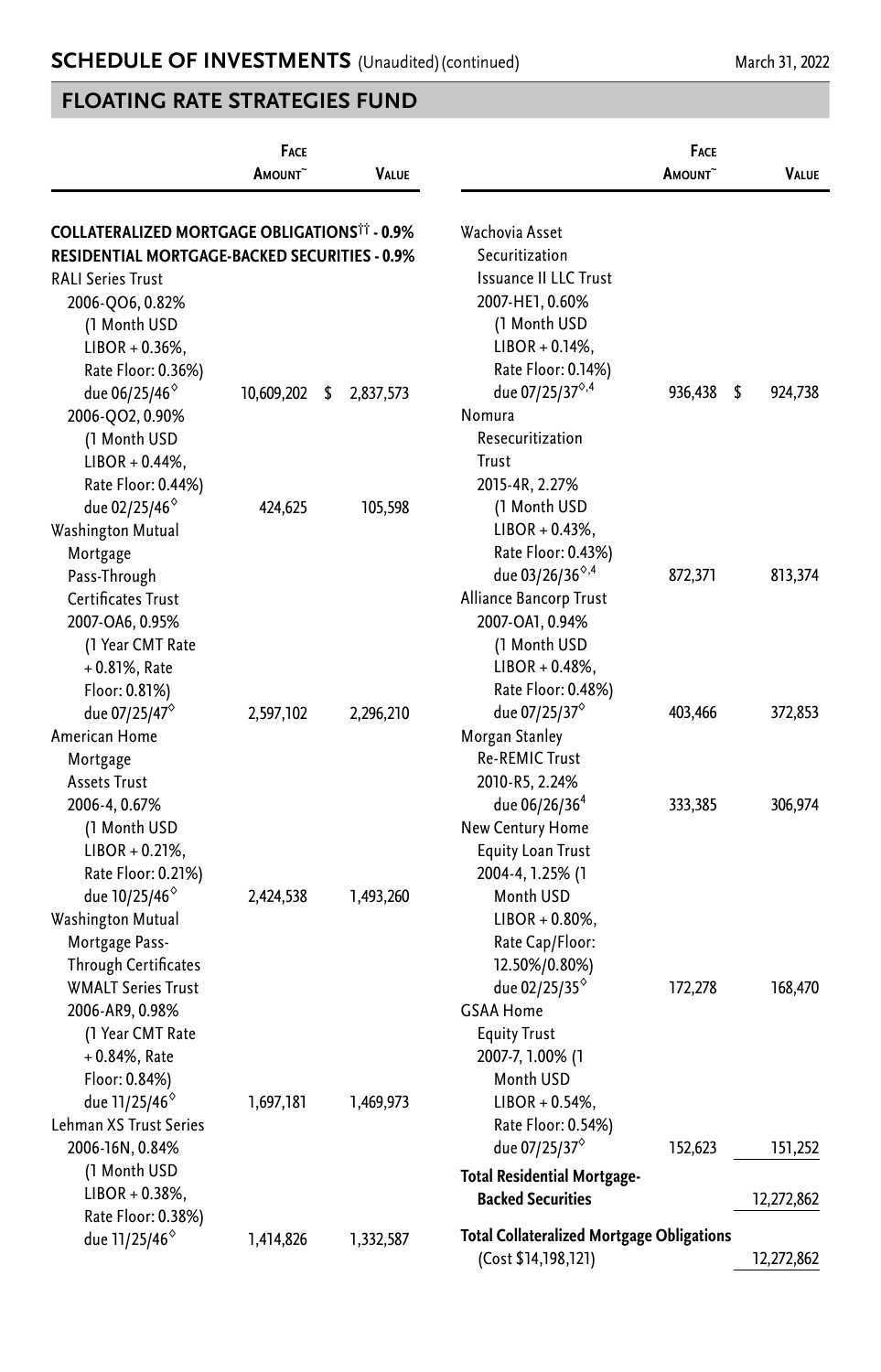|                                                                                                                                                               | <b>FACE</b>         |                    | <b>FACE</b>                                                                                                                 |                                                       |  |
|---------------------------------------------------------------------------------------------------------------------------------------------------------------|---------------------|--------------------|-----------------------------------------------------------------------------------------------------------------------------|-------------------------------------------------------|--|
|                                                                                                                                                               | AMOUNT <sup>~</sup> | <b>VALUE</b>       | AMOUNT <sup>~</sup>                                                                                                         | <b>VALUE</b>                                          |  |
| <b>ASSET-BACKED SECURITIES<sup>11</sup> - 0.5%</b><br><b>COLLATERALIZED LOAN OBLIGATIONS - 0.5%</b><br>Jamestown CLO V Ltd.<br>2014-5A, 5.34%<br>(3 Month USD |                     |                    | <b>ASSET-BACKED SECURITIES - 0.0%</b><br>Airplanes Pass<br><b>Through Trust</b><br>2001-1A, due<br>03/15/19 11,5<br>896,492 | \$<br>9                                               |  |
| $LIBOR + 5.10\%$ ,<br>Rate Floor: 0.00%)<br>due 01/17/27 <sup>6,4</sup><br>Treman Park CLO Ltd.                                                               | 4,000,000           | 3,911,748<br>S     | <b>Total Asset-Backed Securities</b><br>(Cost \$7,488,577)<br>Total Investments - 108.1%                                    | 7,081,961                                             |  |
| 2015-1A, due<br>10/20/284,7<br>Octagon Loan                                                                                                                   | 3,000,000           | 2,346,581          | (Cost \$1,475,980,877)<br>Other Assets & Liabilities, net - (8.1)%<br>Total Net Assets - 100.0%                             | \$1,451,466,458<br>(109, 351, 791)<br>\$1,342,114,667 |  |
| Funding Ltd.<br>2014-1A, due<br>$11/18/31^{4,7}$<br>Avery Point II CLO Ltd.                                                                                   | 2,071,948           | 795,835            |                                                                                                                             |                                                       |  |
| 2013-3X COM,<br>due 01/18/25 <sup>7</sup><br><b>OHA Credit Partners</b><br>IX Ltd.                                                                            | 1,301,155           | 25,763             |                                                                                                                             |                                                       |  |
| 2013-9A, due<br>10/20/254,7<br><b>Total Collateralized Loan Obligations</b>                                                                                   | 1,808,219           | 2,025<br>7,081,952 |                                                                                                                             |                                                       |  |

#### **Forward Foreign Currency Exchange Contracts††**

| Counterparty          | Currency   | Type | Ouantity   | <b>Contract Amount</b> | Settlement<br>Date | <b>Unrealized</b><br>Depreciation |  |
|-----------------------|------------|------|------------|------------------------|--------------------|-----------------------------------|--|
| JPMorgan Chase        |            |      |            |                        |                    |                                   |  |
| Bank, N.A.            | <b>EUR</b> | Sell | 190.000    | 209,436 USD            | 04/14/22           | (874)                             |  |
| Barclays Bank plc     | <b>GBP</b> | Sell | 6,667,000  | 8,685,677 USD          | 04/14/22           | (71, 880)                         |  |
| Bank of America, N.A. | <b>EUR</b> | Sell | 15,240,000 | 16,643,832 USD         | 04/14/22           | (225, 233)                        |  |
|                       |            |      |            |                        |                    | (297,987)                         |  |